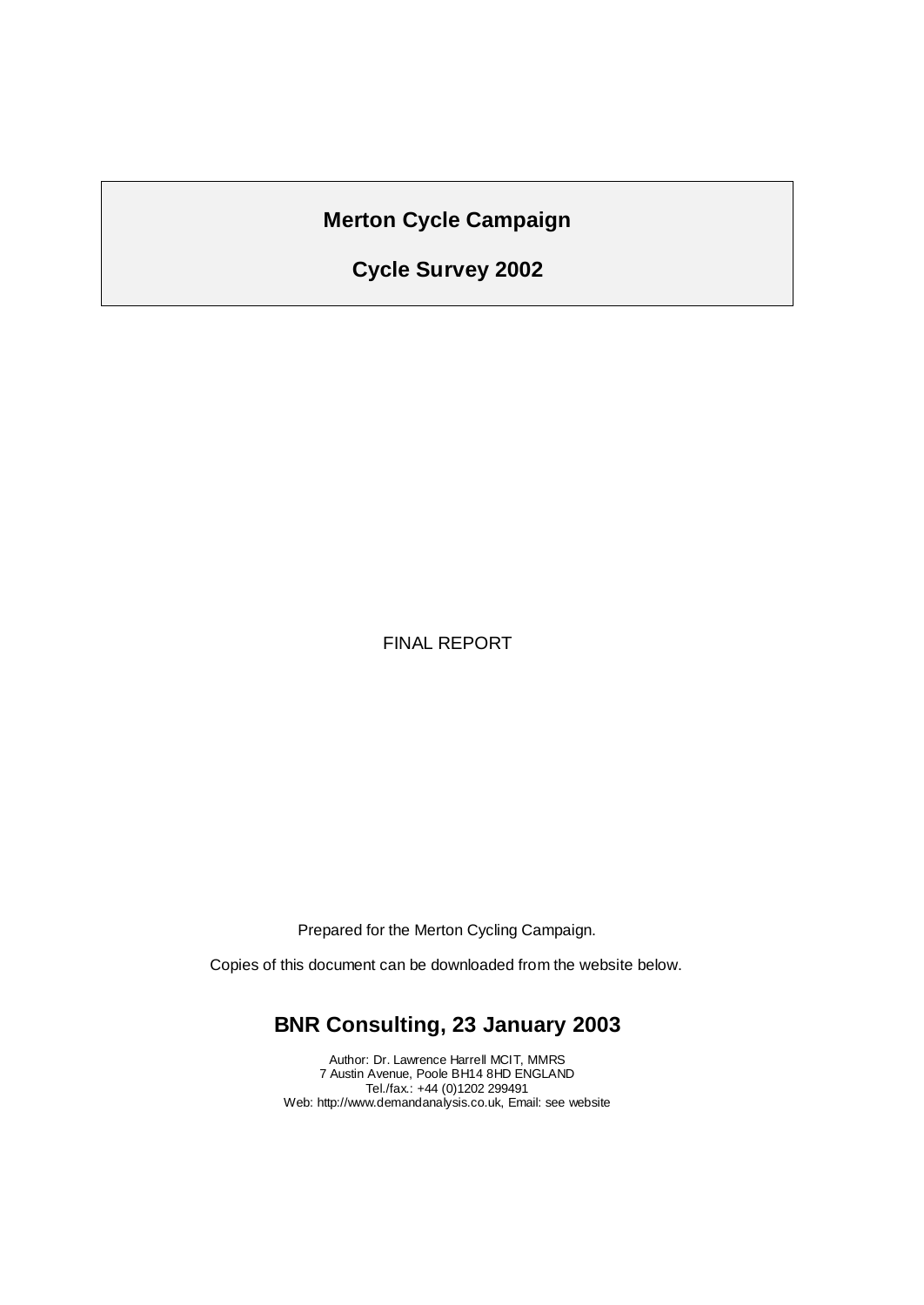## **Executive Summary**

#### The Study

The Merton Cycling Campaign (MCC) were keen to establish the issues that deter people from cycling in the local area and in particular what cyclists see as the dangers/hazards associated with travel by bicycle in Merton. The MCC commissioned BNR Consulting to assist them in undertaking this study.

10,000 self-completion questionnaires were distributed at various locations within the Merton area. A response rate of 9% has been achieved resulting in a sample comprising of a mix of regular cyclists, irregular cyclists and non-cyclists. 8 out of 10 respondents owned bicycles and consider themselves cyclists. The majority of the cyclists that responded to the survey were regular cyclists, nearly 67% of them cycled more than once per week. Around 10% of cyclists stated that they hardly ever used their bicycles, while about a quarter fell between these two groups. Just over 16% of cyclists were members of the London Cycling Campaign, this proportion fell to 14.6% for the sample as a whole.

#### Results

The main factors that discouraged cycling by non-cyclists were safety related. Just under 43% of respondents' choices concerned safety, or the speed of other road traffic. There is clearly a perception among non-cyclists that cycling in Merton is dangerous. The next most frequently chosen issue was a lack of provision for cyclists in terms of roadspace, parking etc. This was followed by comfort factors such as the amount of effort required to propel the bicycle, the impact of the weather (the possibility of getting wet and/or having to struggle against the wind) and the need to breath in excessive quantities of pollutants. Cycling to work also appeared to be hindered by employers that insist on rigid dress codes and that fail to make provision for cyclists by, for example providing secure cycle parking, showers and changing facilities for employees.

Nearly 67% of respondents were aware of the London Cycle Network; awareness of free cycling maps and of the London Cycling Campaign was lower: just under 50% of respondents knew of these.

Respondents were asked whether they would support a 20 mph limit in residential areas, in shopping streets and outside schools. Nearly 80% of the sample supported the implementation of such a limit.

Cyclists were asked why they chose to cycle. The main three reasons are (in order) health, for fun/leisure and for convenience. There appear to be two forms of motivation for cycling. Convenience, economy, journey time and lack of a car or public transport all reflect a basic need to cycle as a form of transport . The other factors (health, environment, and fun/leisure) represent additional benefits to the cyclists and to society in general.

Cyclists were asked about the purposes of their trips. The most frequently mentioned trips were shopping, followed by journeys to work and visits to friends. 10.5% of comments related to cycling while on holiday. Only 3.5% of responses concerned trips to school and college by bicycle and several comments were made about the difficulties associated with such trips. This suggests that there may be scope for increasing educational trips in Merton by bicycle.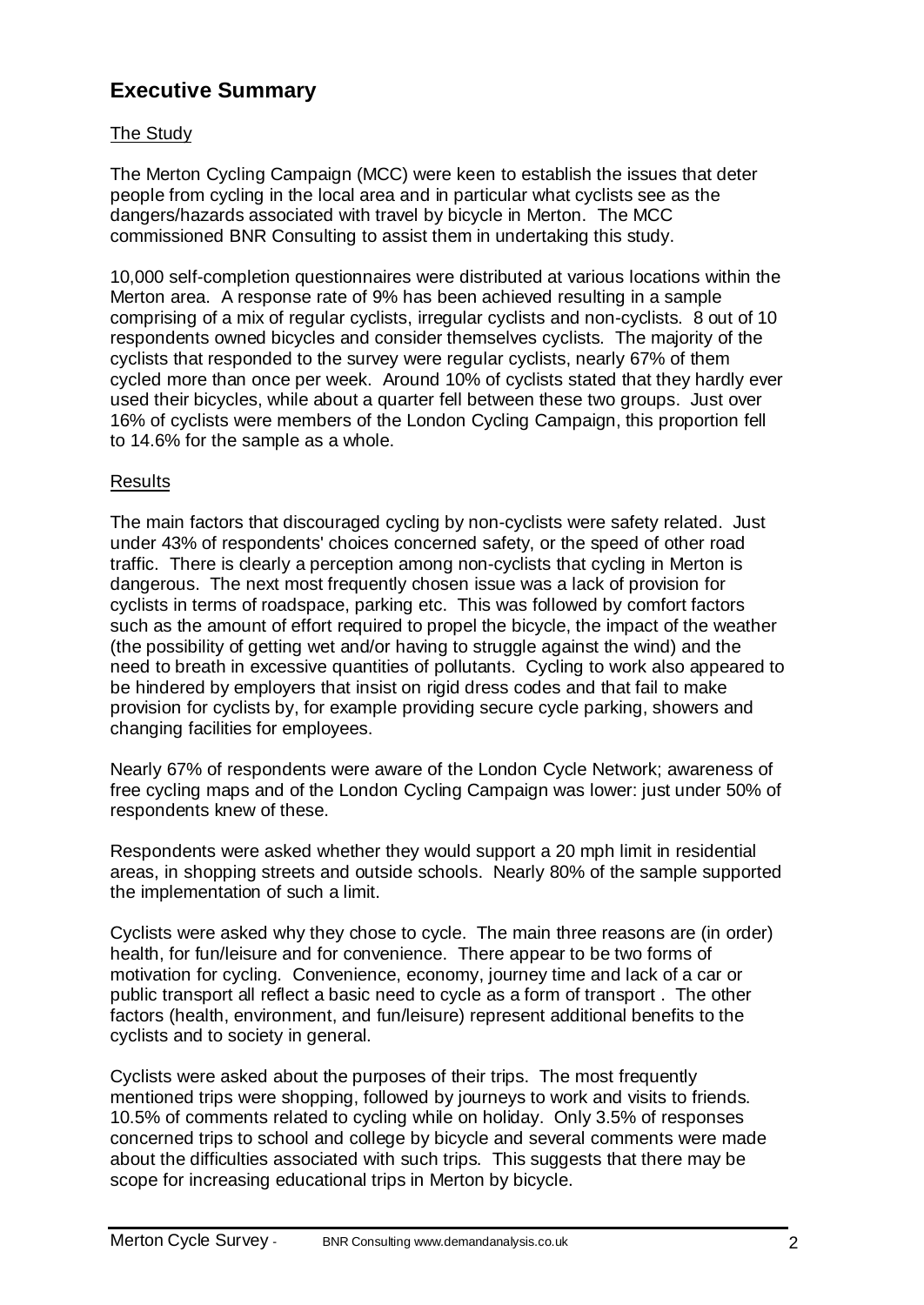Cyclists were asked how they chose their routes. The predominant factors in the selection of routes are pleasantness and safety, accounting for over 60% of responses. The next two most important factors are speed and distance. The existence of a route on a cycle map seemed to have only a limited impact on decision making.

Just under 40% of the cyclists that responded to the questionnaire stated that they used the London Cycle Network (LCN) and nearly 35% stated that they did not. Interestingly 26.8% of cyclists did not know whether they used the LCN or not.

Just over 35% of the Merton cyclists sampled did not use any other mode in combination with cycling. As expected rail is the most popular mode to combine with cycling and together with the underground this accounts for over 50% of the multimodal combinations recorded. Car is the third most popular mode and it would appear that, in this scenario, the bicycle is used at non-home trip ends for leisure purposes. A number of comments were made to the effect that the integration between rail and cycling is worse than it need be.

Cyclists were asked to rank a series of possible improvements to cycle routes. The most popular options were the expansion and upgrading of the cycle network (more cycle lanes, segregated lanes, improved existing lanes). The next most important issues relate to the behaviour of other road users: lower speed limits and the enforcement of existing traffic regulations. The final group of features concerned further enhancements to cycle routes. This includes, better cycle signposting, signalled cycle crossings and advance stop lines. Traffic calming was considered the least important of the options and from information elsewhere in the survey it appears that the design of some traffic calming schemes can, have unintended consequences and, actually make life more difficult for cyclists.

Three road junctions in the borough were highlighted as particularly dangerous. The one most frequently mentioned was that outside Wimbledon Station (Wimbledon Hill Road/Wimbledon Bridge/Alexandra Road). The second was that by South Wimbledon Tube Station and the third the roundabouts by the Savacentre.

In an attempt to investigate ways of increasing cycle use, cyclists were asked to outline the factors which discouraged them from cycling. Bad weather was the most important factor - which is unfortunate as nothing can be done to change this. Fast traffic and safety were the next two issues, again illustrating the conflict between cyclists and other road users. The next most common group of issues related to the lack of provision for cyclists (for example: cycle friendly routes, security and parking).

Just over a quarter of the cyclists had experienced theft or vandalism of their cycles. Although not everyone had experienced cycle crime, this was clearly an issue that deterred cycling.

Around 25% of the cyclists interviewed reported having had some form of cycle accident in the last three years in Merton. The most commonly mentioned form of accident was being hit by a motor vehicle, closely followed by accidents caused by poor road surfaces. The third most common accident was caused by drivers or passengers opening car doors in front of cyclists. Collisions with other cyclists and pedestrians were less commonly reported.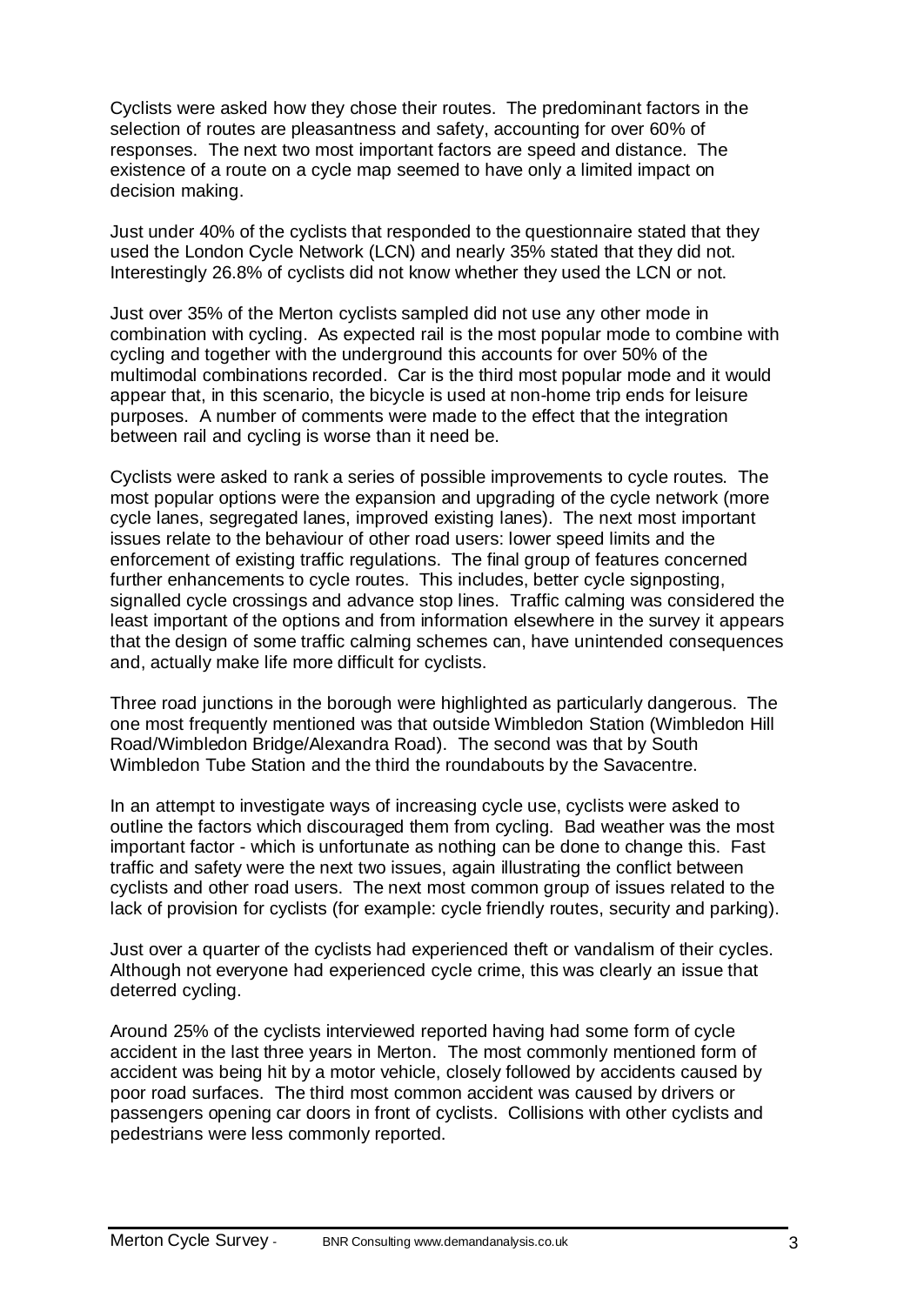Cyclists were asked about the problems that they often encountered while cycling in Merton. The two most common problems were cars obstructing cycle lanes and fast or heavy traffic overtaking too close. The next two issues were vehicles turning across the cyclists path and poor quality road surfaces. The fifth most common difficulty were problematic junctions. These findings point to a conflict between cyclists and other road users, as well as deficiencies in maintenance and the enforcement of traffic regulations.

There would appear to be a troublesome minority of cyclists who are creating a hazard for all other road users, including other cyclists and pedestrians. To some extent this apparent anti-social behaviour may be a response by cyclists to road designs that take little/no account of their needs. They may feel that they have to break traffic regulations for self-preservation in heavy/dangerous traffic or, for example, to short cut the long detours caused by one-way systems. It may be worth investigating areas where there are persistent violations by cyclists to see if this is the case. It may also be necessary to improve cycle training and in some cases to more effectively enforce road traffic regulations to this minority.

#### Conclusions.

The Merton Cycling Survey has provided a useful insight into the issues that deter people from cycling in the area and what cyclists see as the dangers/hazards associated with travel by bicycle in Merton. Many of the findings are in line with the results of earlier research on cycling and some important local issues have emerged.

A perceived lack of safety, when cycling, has emerged a central factor in deterring both non-cyclists from taking up cycling and in reducing the mileage of those that already use this form of transport. It is of particular importance to ensure that any cycle routes are well maintained and policed to prevent abuse. A cycle lane blocked by parked cars and littered with debris represents a waste of resources.

A lack of provision for cyclists also appears to be suppressing the demand for cycling. At the workplace employers often insist on rigid dress codes and fail to provide facilities such as: secure cycle parking, showers and changing facilities. Local businesses and transport undertakings currently appear to be more focused on customers that arrive by other modes of transport and may be able to generate more custom by increasing facilities for cyclists - sometimes even at the expense of car parking spaces.

Interestingly, even among the non-cyclists that were interviewed, there is strong support for a reduction in speed limits in residential areas, shopping streets and schools - with particular emphasis on the latter. A 20 mph limit near schools may help to increase the low proportion of journeys to school that are currently made by bicycle.

The survey revealed two types of cyclists within the borough. Some use the bicycle as a form of transport; while others use it predominantly for leisure. One way of increasing cycling would be to encourage these occasional pleasure cyclists to make more use of their bicycles as a form of transport. To achieve such a transition it is likely that the perceived level of safety associated with cycling in Merton has to be significantly increased.

Three road junctions in the borough were highlighted as particularly dangerous. The one most frequently mentioned was that outside Wimbledon Station (Wimbledon Hill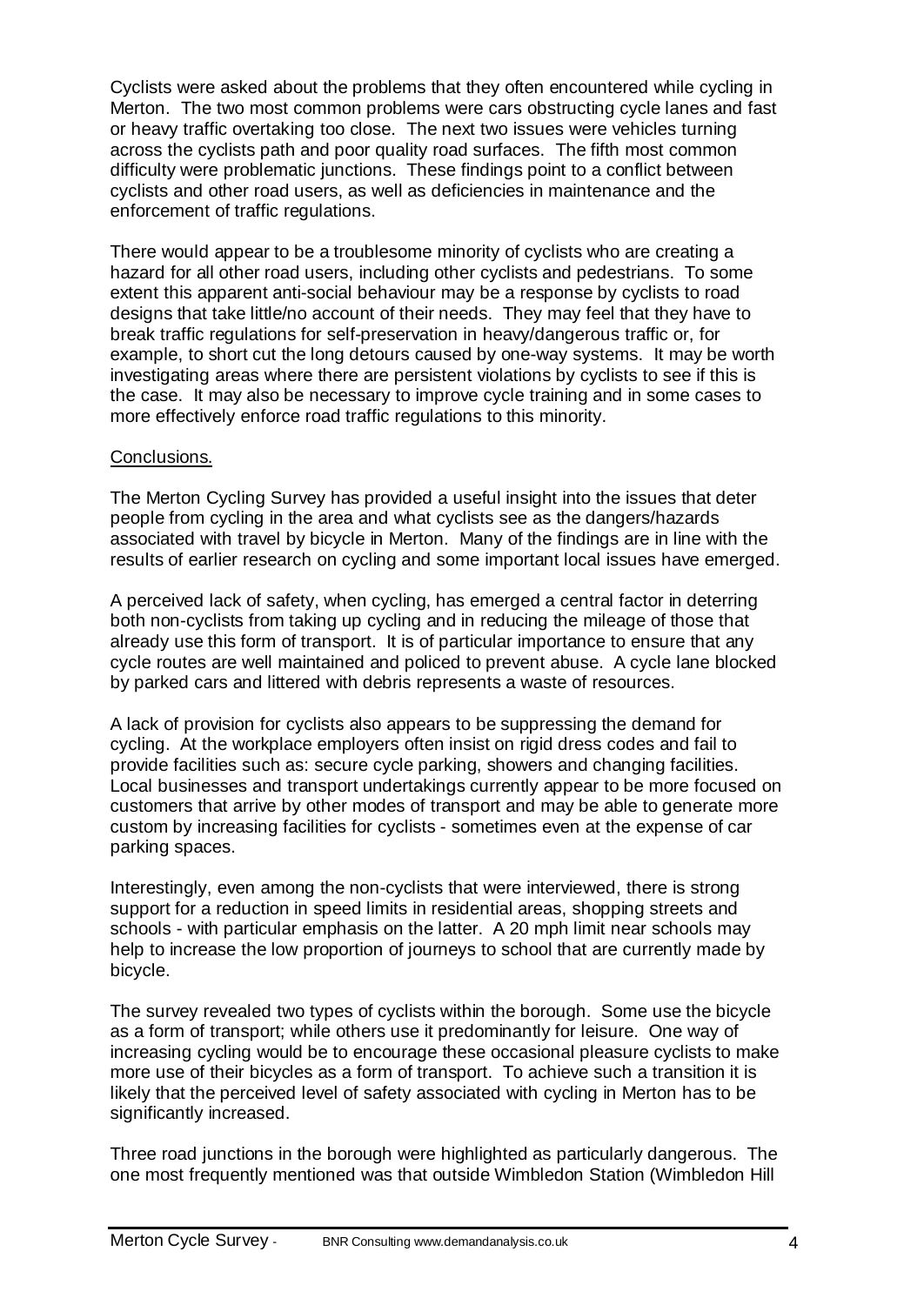Road/Wimbledon Bridge/Alexandra Road). The second was that by South Wimbledon Tube Station and the third the roundabouts by the Savacentre. One way to increase the perceived level of safety would be to investigate the problems encountered by cyclists at these locations and to see if some appropriate modifications could be made.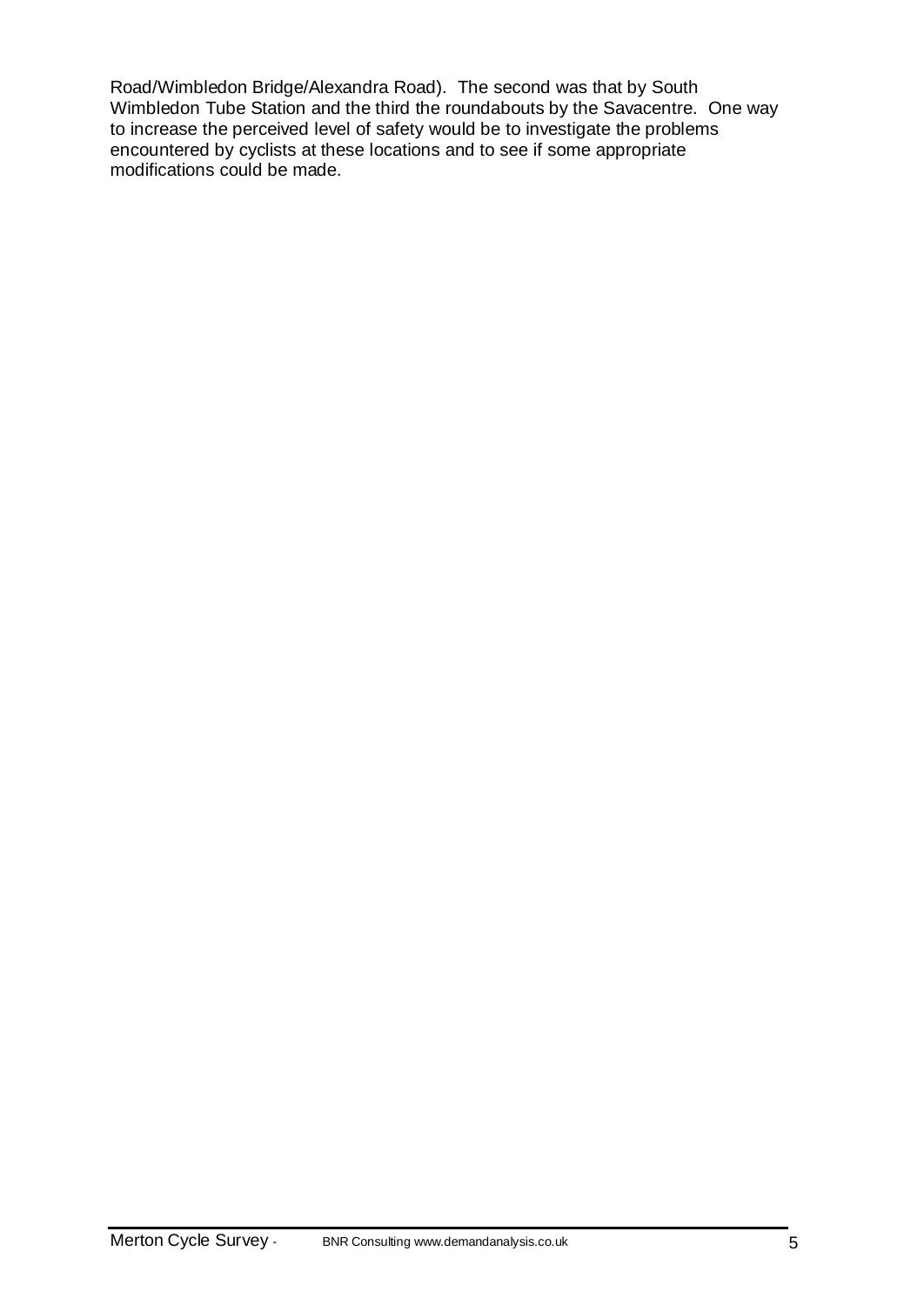# **Contents**

| 1              |                                                                                                         |  |
|----------------|---------------------------------------------------------------------------------------------------------|--|
| 2              |                                                                                                         |  |
| 3              | 3.7<br>3.8 <sup>°</sup><br>3.10<br>3.11<br>3.12<br>3.13<br>3.14<br>3.15<br>3.16<br>3.17<br>3.18<br>3.19 |  |
| 4              |                                                                                                         |  |
| 5              |                                                                                                         |  |
| 6              |                                                                                                         |  |
| $\overline{7}$ |                                                                                                         |  |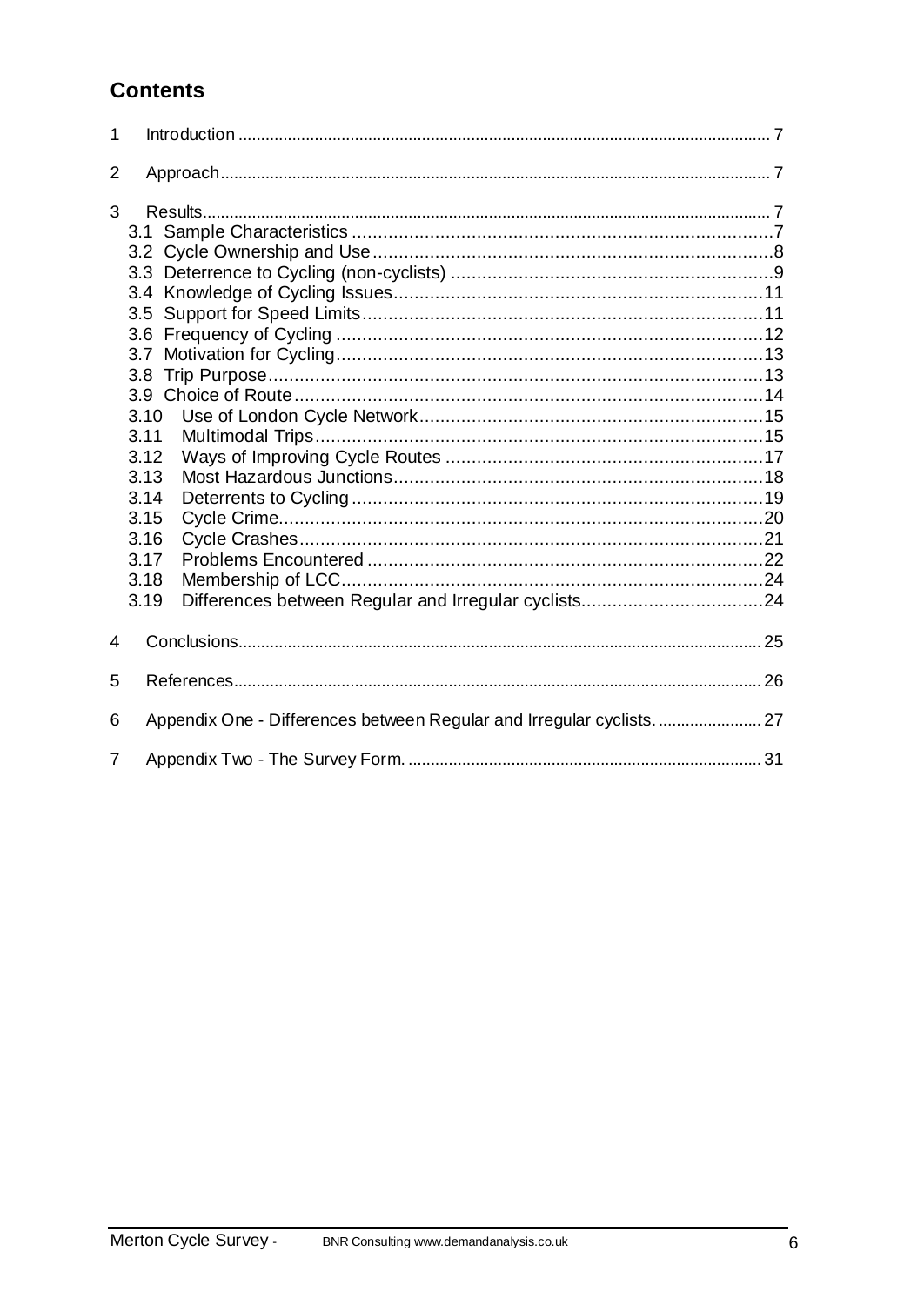# **1 Introduction**

The development of cycling, particularly in urban areas, presents an opportunity to reduce the pressure on other (less sustainable) modes of transport that are no longer able to cope with the increasing demands being put upon them. Cycling's potential can be seen from comparisons with neighbouring European countries. The UK National Cycling Strategy notes that "Cycling accounts for less than 2% of trips in the UK, compared to 10% in Sweden, 11% in Germany, 15% in Switzerland and 18% in Denmark." Although there are differences between the UK and these of states, there is no reason to believe that a significant increase in cycling is an impossible dream there are already sixteen districts in the UK where more than 10% of journeys to work are made by bicycle (Cycling in Great Britain, 1996).

The Merton Cycling Campaign (MCC) were keen to establish the issues that deter people from cycling in the local area and in particular what cyclists see as the dangers/hazards associated with travel by bicycle in Merton. The MCC commissioned BNR Consulting to assist them in undertaking this study. The design of the survey and the data collection was undertaken by the MCC; while BNR Consulting undertook the data entry, analysis and reporting.

# **2 Approach**

Approximately 10,000 self-completion questionnaires were distributed at various locations within the Merton area. Freepost arrangements were made for respondents' to post back their questionnaires and a prize draw has been used to further encourage response. The questionnaire was predominantly distributed, at fitness centres, medical centres, shops and cycle orientated venues. A response rate of approximately 10% has been achieved resulting in a sample comprising of a mix of regular cyclists, irregular cyclists and non-cyclists.

The responses from the questionnaires were analysed using standard statistical and spreadsheet software. Initial analysis focused on the response to each question. More detailed analysis was then conducted to see if there is a difference between the attitudes of frequent and infrequent cyclists, enabling an investigation of policies that may encourage infrequent users to make more use of the mode.

# **3 Results**

### *3.1 Sample Characteristics*

The following graphs and tables show the characteristics of the respondents in the survey. The latest figures available from the 2001 Census for Merton are presented alongside to give an indication of the representatives of the sample. In a survey such as this with only limited resources it would be impossible to obtain a perfectly representative sample. Nevertheless the balance between males and females in the sample reflects well the balance in Merton.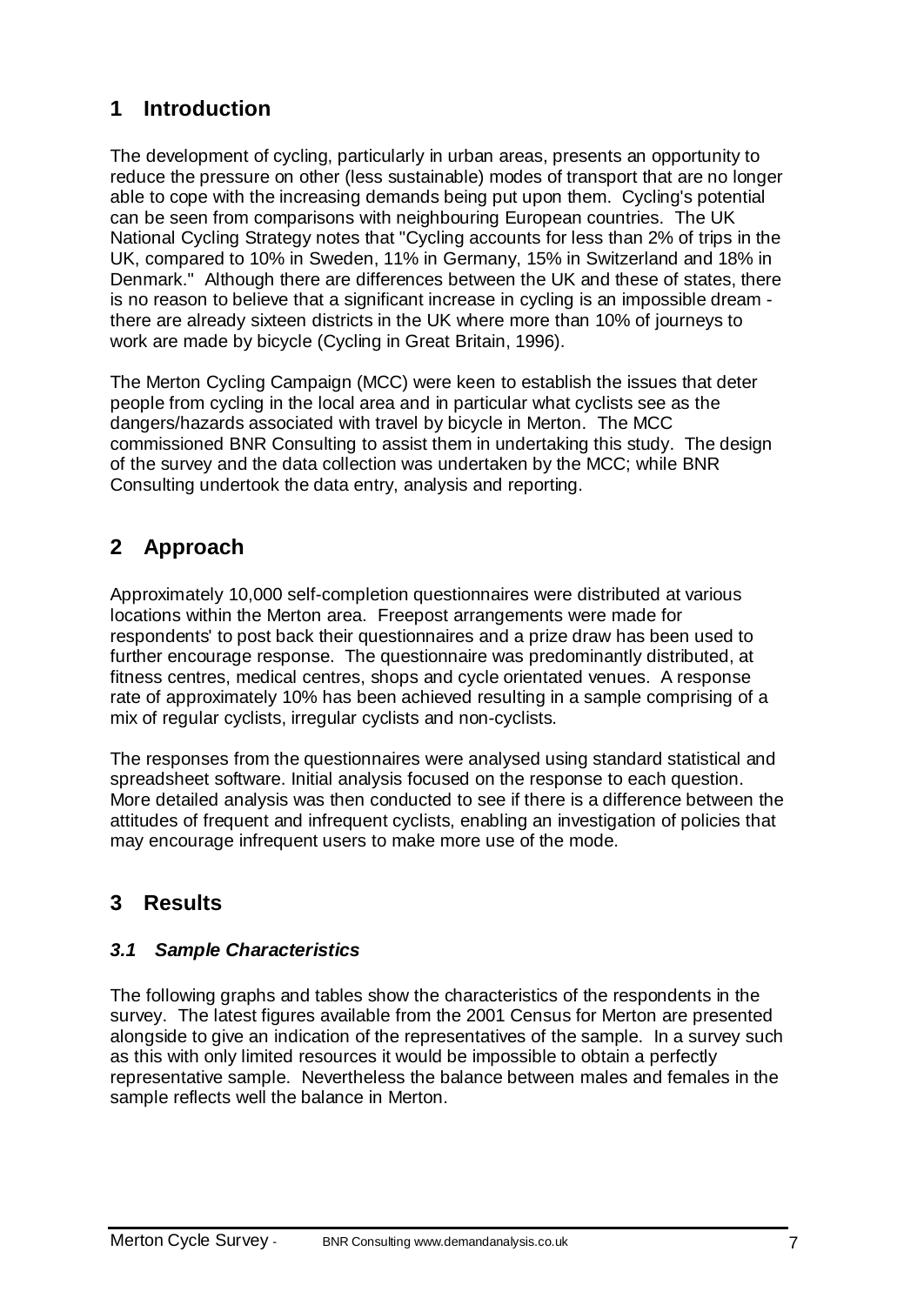| Age      | <b>Survey</b><br>Frequency | Survey % | 2001 Census % |
|----------|----------------------------|----------|---------------|
| Under 15 | 25                         | 2.9      | 18.4%         |
| 15-19    | 45                         | 5.1      | 5.1%          |
| 20-24    | 31                         | 3.5      | 6.7%          |
| 25-29    | 99                         | 11.3     | 10.1%         |
| 30-34    | 130                        | 14.9     | 10.0%         |
| 35-39    | 111                        | 12.7     | 9.3%          |
| 40-44    | 118                        | 13.5     | 7.0%          |
| 45-49    | 113                        | 12.9     | 6.2%          |
| 50-54    | 77                         | 8.8      | 6.0%          |
| 55-59    | 66                         | 7.5      | 4.4%          |
| 60-64    | 23                         | 2.6      | 3.9%          |
| 65-69    | 13                         | 1.5      | 3.5%          |
| 70-74    | 15                         | 1.7      | 3.1%          |
| 75-79    | 4                          | .5       | 2.7%          |
| 80-84    | 3                          | .3       | 1.9%          |
| 85-90    | 1                          | .1       | 1.1%          |
| $90+$    | $\mathbf{1}$               | .1       | 0.6%          |
| Total    | 875                        | 100.0    | 100.0%        |

#### Table 3.1. Age Categories of Respondents.

The sample obviously under-represents the very young because of the problems of interviewing young children, although their travel behaviour is determined by those responsible for them. Efforts were made to obtain responses from school age children and the sample therefore appears to be a reasonable representation of the population in terms of age and sex.

| Table 3.2. Sex of Respondents |
|-------------------------------|
|-------------------------------|

| <b>Sex</b> | <b>Survey Frequency</b> | Survey % | <b>2001 Census %</b> |
|------------|-------------------------|----------|----------------------|
| Female     | 440                     | 50.0     | ◠<br>51.3            |
| Male       | 441                     | 50.C     | 48                   |
| `otal      | 881                     | 100.⊾    |                      |

#### *3.2 Cycle Ownership and Use*

The histograms below show that approximately 80% of the sample own bicycles and consider themselves cyclists. There is a slight difference between the two figures, as some cyclists mentioned that they were borrowing cycles; while other respondents owned cycles that were no longer in use.

In the London Area Transport Survey for 1991, only 22% of the population aged 5 and over had used a bicycle in the last year. This finding suggests that the Merton Cycle Survey (MCS) contains a significantly higher proportion of cyclists, than the population of Merton as a whole. This high proportion was expected and both the questionnaire and the analysis take account of it. Cyclists and non-cyclists have largely responded to different sets of questions which are reported separately. Where both groups have answered the same questions, the impact of any sample bias is considered in the reporting of each question.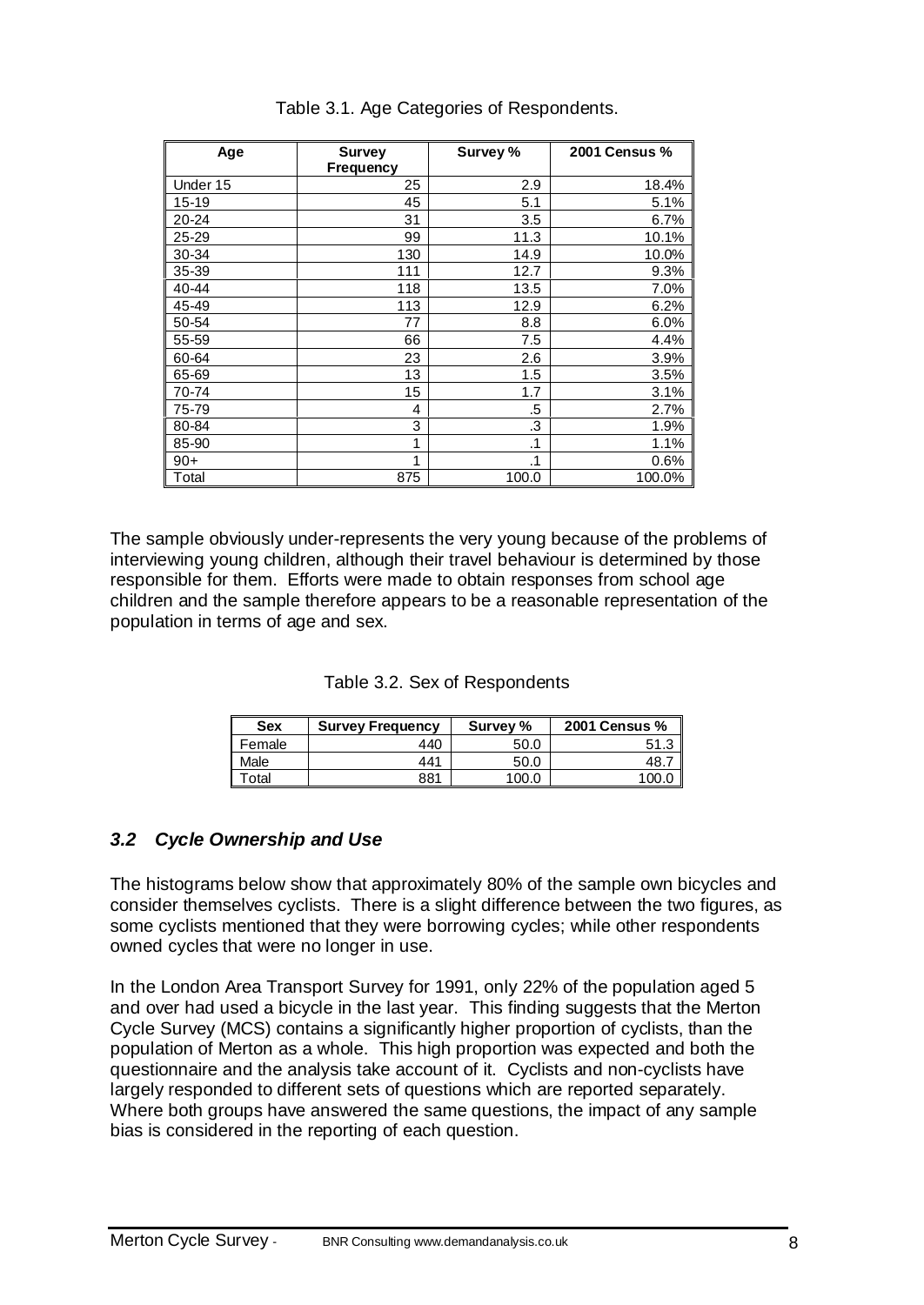



### *3.3 Deterrence to Cycling (non-cyclists)*

The main factors that discouraged cycling by non-cyclists were safety related. Just under 43% of respondents' choices concerned safety, or the speed of other road traffic. There is clearly a perception among non-cyclists that cycling in Merton is dangerous. Numerous comments were made concerning safety: "*I would cycle, but I think it's far too dangerous on the busy roads and consequently don't enjoy it at all*", "*You feel you are at real risk on a bike", "If it were less dangerous I'd cycle daily*", "*Cycling through Merton is really dangerous. Martin Way is like a death trap in the traffic, the road is wide enough for a cycle lane*".

The next most frequently chosen issue was a lack of provision for cyclists in terms of roadspace, parking etc. This was followed by comfort factors such as the amount of effort required to propel the bicycle, the impact of the weather (the possibility of getting wet and/or having to struggle against the wind) and the need to breath in excessive quantities of pollutants. Just over 7% of comments concerned the risk of cycle theft as a deterrent. A small number of comments (5%) related to respondents' inability to cycle, either due to medical conditions or because the person had never learnt.

Less than 1% of comments related to image problems associated with cycling. The few comments of this type that were made, came predominantly from teenagers. There may be an image problem amongst some sectors of the community, for example one respondent said "*I would like to see cycling regarded as a mainstream activity, rather than just the preserve of lycra clad enthusiasts.*"; but it is unlikely that people would admit to this affecting their behaviour via such a direct question. More detailed research would be required to uncover this.

Where respondents wished, they could make additional comments about issues not covered by the options specified in the question. Just under 40% of these comments concerned the lack of a bicycle. The second most frequent comments reflected a belief that once a car had been purchased people had moved on to a superior form of transport. It is considered far more convenient to jump in the car, especially if the trip involves children or luggage.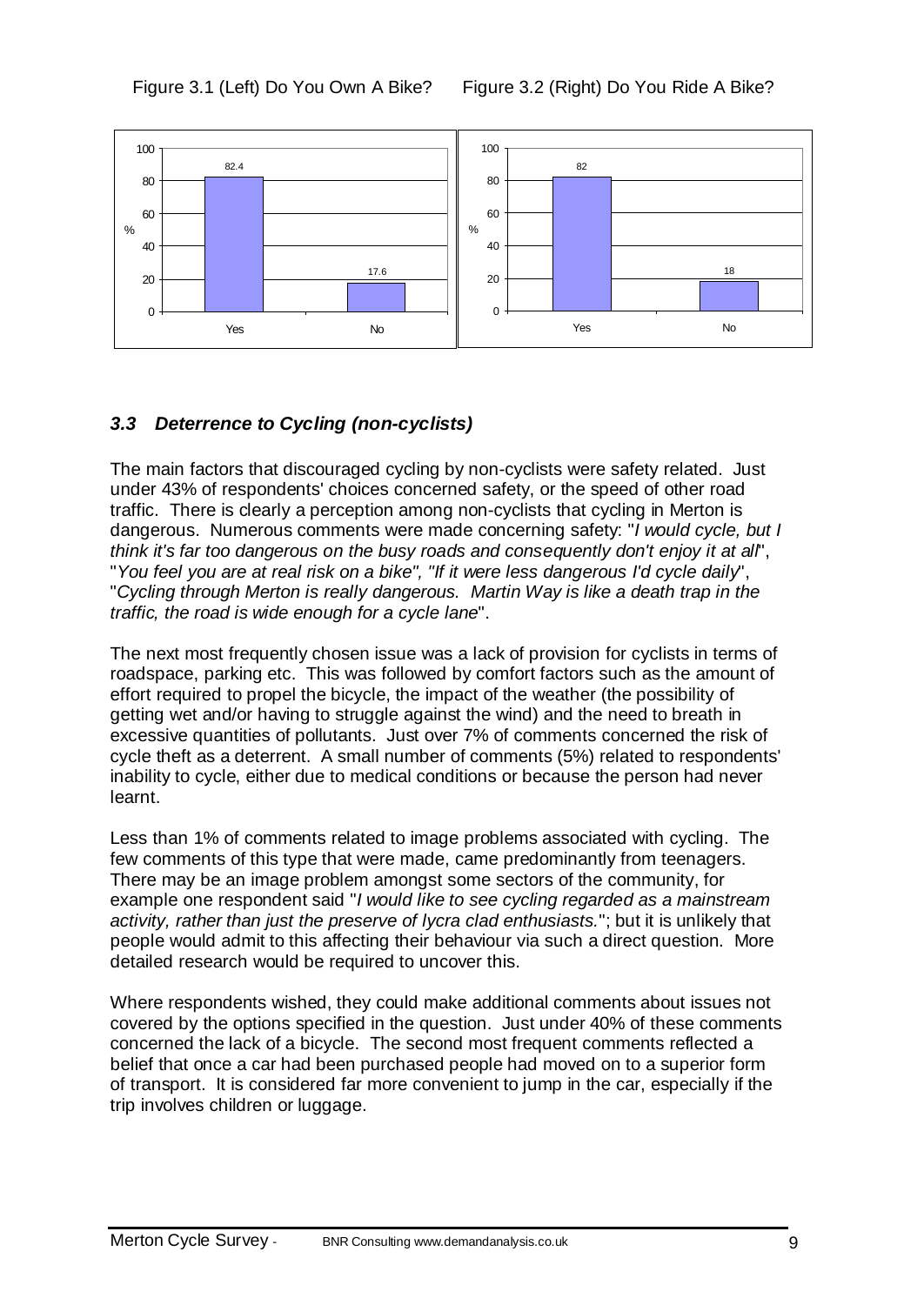

#### Figure 3.3. If You Cannot Ride A Bike, Why Not? (Non-Cyclists)



| Reason                                              | <b>Respondents</b> | %      |
|-----------------------------------------------------|--------------------|--------|
| No bike/broken bike                                 | 24                 | 39.3%  |
| Got access to better form of transport              | 14                 | 23.0%  |
| Poor facilities - parking/storage, changing at work | 6                  | 9.8%   |
| Don't want to/don't like it                         | 6                  | 9.8%   |
| Considered too dangerous                            | 4                  | 6.6%   |
| Health/physical impediments                         | 4                  | 6.6%   |
| Not suitable - luggage/children                     | 3                  | 4.9%   |
| Total                                               | 61                 | 100.0% |

Cycling to work appears to be hindered by employers that insist on rigid dress codes and that fail to make provision for cyclists by, for example providing secure cycle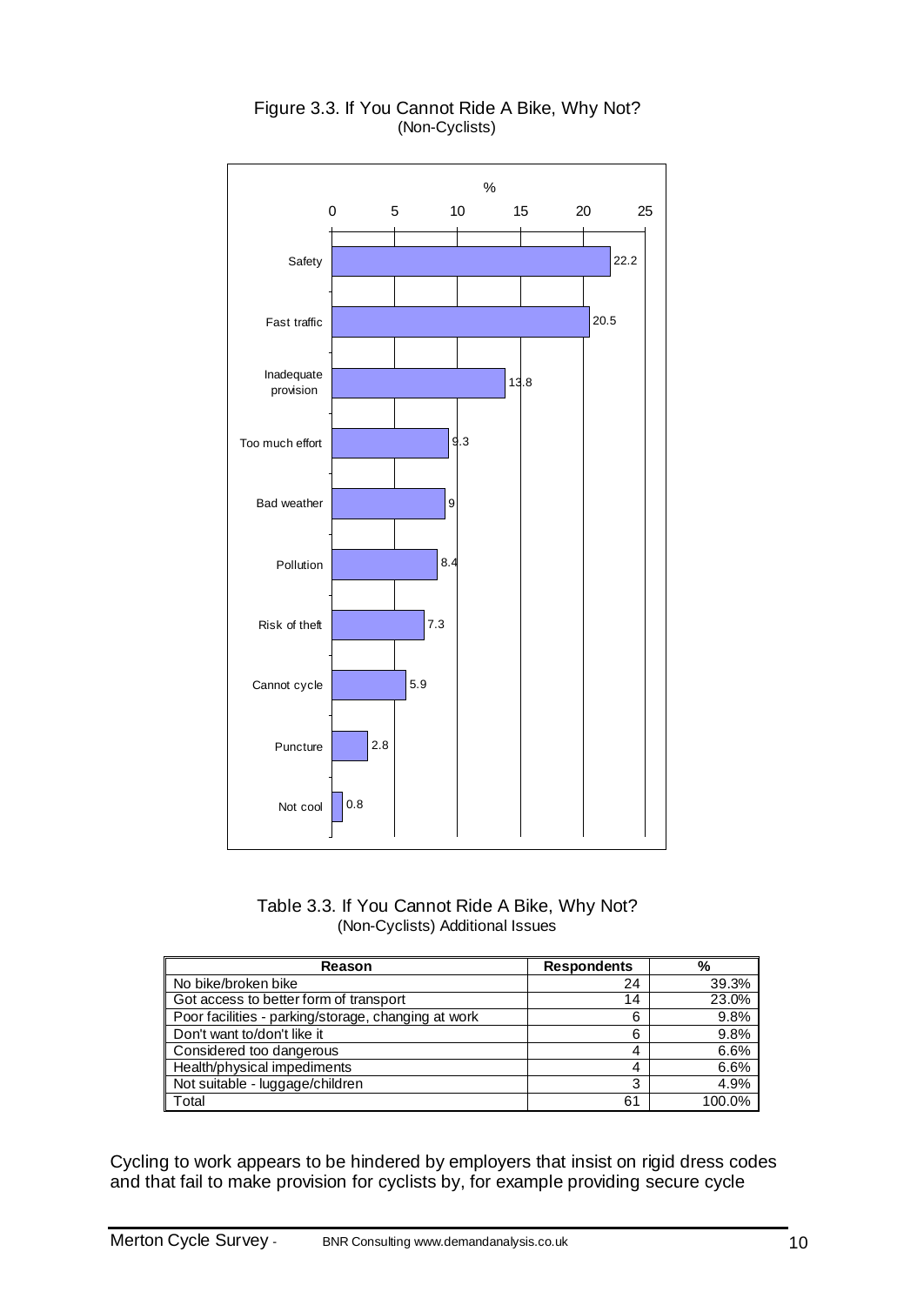parking, showers and changing facilities for employees. There were several comments to this effect, "*If there were more places to leave your bike safely and a place to wash and change more people would cycle*".

### *3.4 Knowledge of Cycling Issues*

Nearly 67% of respondents were aware of the London Cycle Network; although one German visitor commented that "*the existing cycle network hardly deserves its name - it merely consists of a few signposts*". Awareness of free cycling maps and of the London Cycling Campaign was lower: just under 50% of respondents knew of these. Across the population as a whole this knowledge is likely to be lower, because of the over-representation of cyclists within the sample. A comparison of the knowledge of the cycling and non-cycling samples in the MCS seems to verify this.



Figure 3.4. Knowledge of Cycling Issues

### *3.5 Support for Speed Limits*

Respondents were asked whether they would support a 20 mph limit in residential areas, in shopping streets and outside schools. Nearly 80% of the sample supported the implementation of such a limit. Some of those who did not agree with the proposition left comments on the questionnaire that they would consider 20 mph limits outside school; but not in other areas. This suggests that the support within the sample for a 20 mph limit outside schools is above 80%.

This is the only one of the four questions, answered by both cyclists and non-cyclists, for which the high representation of cyclists in the sample could be expected to have an impact on the results. To test this hypothesis the a Chi-square statistic was calculated which proved significant at 0.003. This suggests that non-cyclists, while still significantly (70.0%) in favour of 20 mph speed limits, are slightly less enthusiastic (80.9%) than cyclists.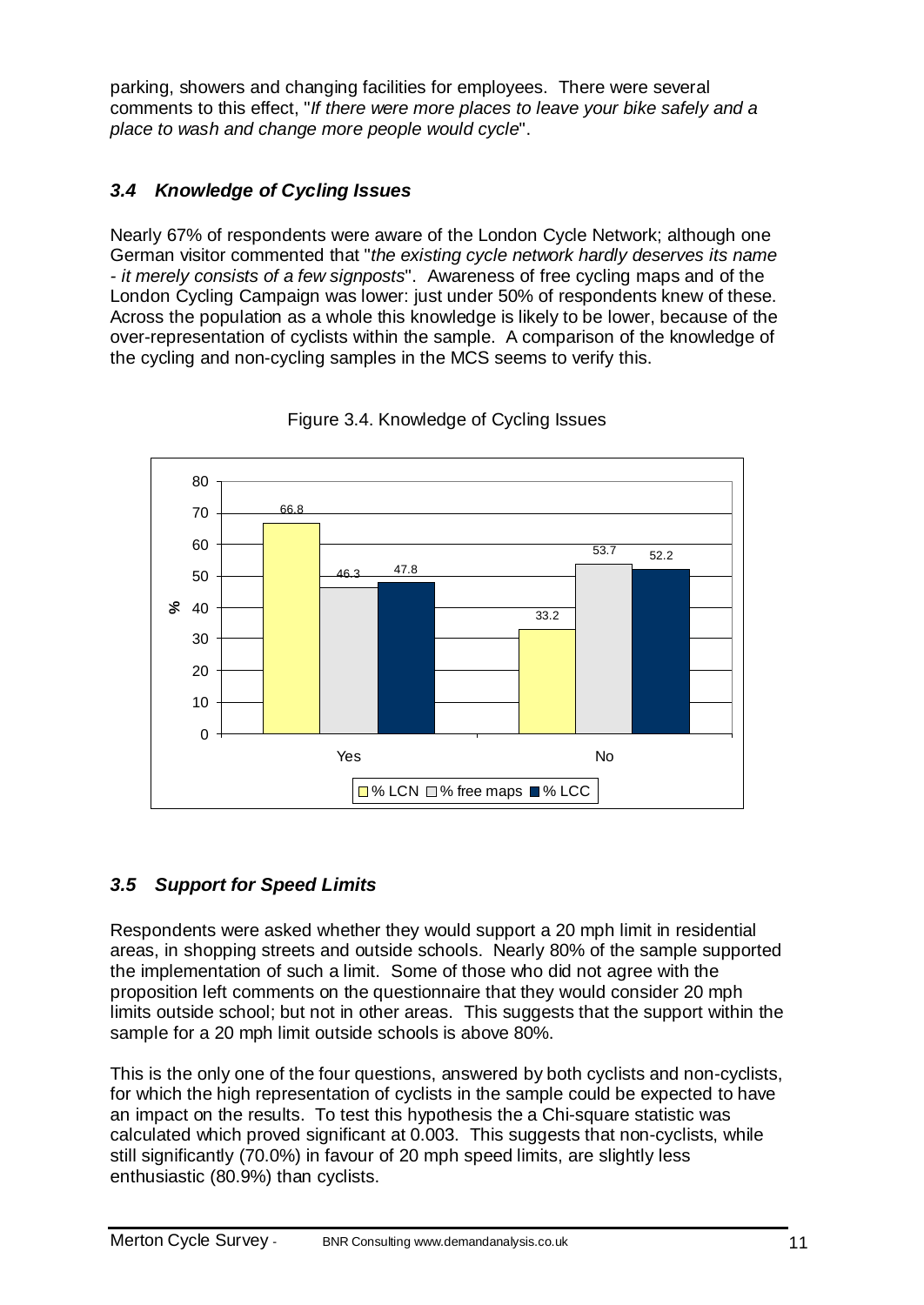



#### *3.6 Frequency of Cycling*

The majority of the cyclists that responded to the survey were regular cyclists, nearly 67% of them cycled more than once per week. Around 10% of cyclists stated that they hardly ever used their bicycles, while about a quarter fell between these two groups.



Figure 3.6. How Often Do You Ride Your Bicycle?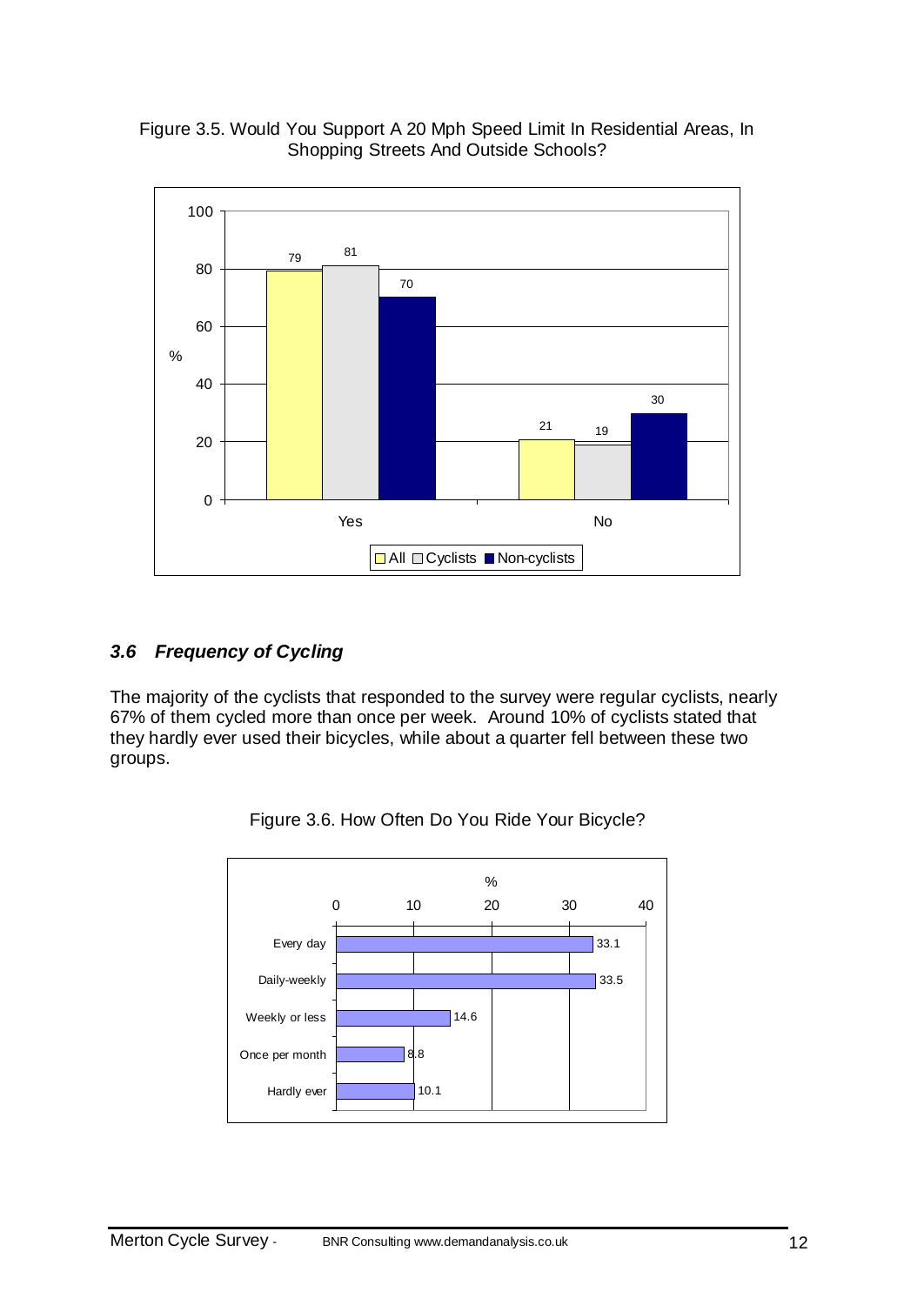### *3.7 Motivation for Cycling*

Cyclists were asked why they chose to cycle. The main three reasons are (in order) health, for fun/leisure and for convenience. There appear to be two forms of motivation for cycling. Convenience, economy, journey time and lack of a car or public transport all reflect a basic need to cycle as a form of transport . The other factors (health, environment, and fun/leisure) represent additional benefits to the cyclists and to society in general. It is interesting to note that just over half of the reasons given for cycling are associated with the latter category. It is therefore clear that cycling is more than just a mode of transport and it may prove useful to take account of this when formulating policies to encourage it.





### *3.8 Trip Purpose*

Cyclists were asked about the purposes of their trips. The most frequently mentioned trips were shopping, followed by journeys to work and visits to friends. 10.5% of comments related to cycling while on holiday.

Only 3.5% of responses concerned trips to school and college by bicycle and several comments were made about the difficulties associated with such trips. For example, "*Secondary schools don't provide bike stands/sheds*" and "*I wanted my daughter to cycle to school, but both Links and Gorringe Park schools say that it is forbidden!!*". David Hurdle in the School Crawl (April 1999) notes that "*In London, educational escort trips account for 9% of vehicle mileage between 7.00am and 10.00am. Nationally, 20% of cars in the morning peak are on the school run, yet the average home to school distance is one mile*". This information, combined with the findings of the survey, suggests that there may be scope for increasing journeys to school/college in Merton by bicycle.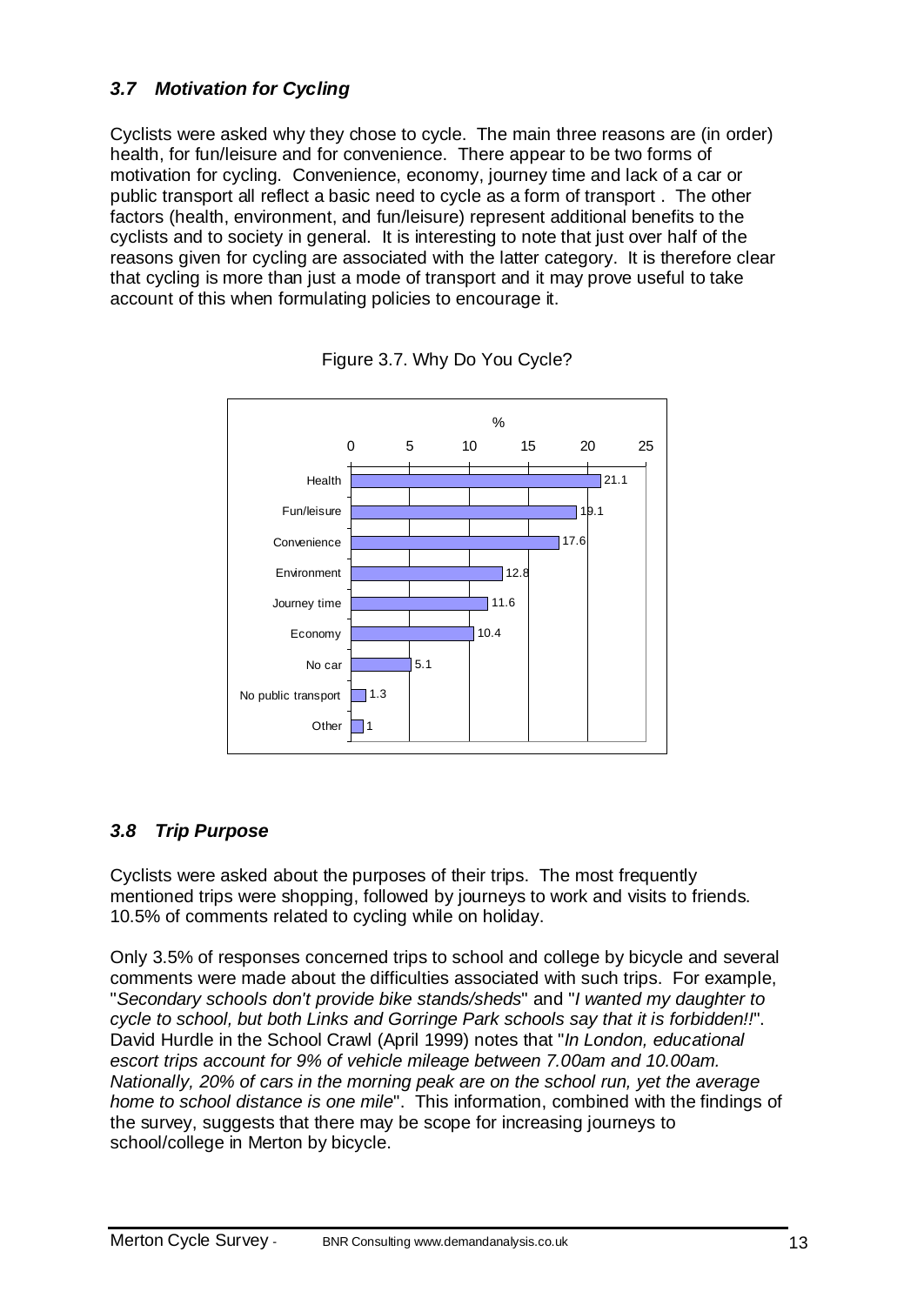18% of the responses related to other types of trips and a significant number of these trips are made purely for leisure/fitness purposes, often without a specific destination. It is conventionally assumed that the demand for travel is derived: i.e. that people travel to fulfil a purpose at the end of the journey. This is not always the case for cycling in Merton, cycling itself can be the purpose of the trip. In this context there may be a need for cycle routes to cater for such leisure cycling, with one respondent suggesting "*A full cycle circuit around Wimbledon Common*".



Figure 3.8. Where Do You Cycle?

Table 3.4. Where Do You Cycle (Other)

| Location                                | Count | %      |
|-----------------------------------------|-------|--------|
| <b>Richmond Park</b>                    | 19    |        |
| Wimbledon Common                        | 14    |        |
| Off road (other general)                | 62    |        |
| Total off-road                          | 95    | 33.7%  |
| Fun/pleasure/leisure                    | 59    | 20.9%  |
| Fitness/training                        | 37    | 13.1%  |
| To/from rail/tube station               | 16    | 5.7%   |
| Anywhere locally                        | 26    | 9.2%   |
| To allotment                            | 9     | 3.2%   |
| To other local (non-fitness) activities | 40    | 14.2%  |
| <b>Total Comments</b>                   | 282   | 100.0% |

Note: Individual comments can count twice in table.

### *3.9 Choice of Route*

Cyclists were asked how they chose their routes. The predominant factors in the selection of routes are pleasantness and safety, accounting for over 60% of responses. The next two most important factors are speed and distance. The existence of a route on a cycle map seemed to have only a limited impact on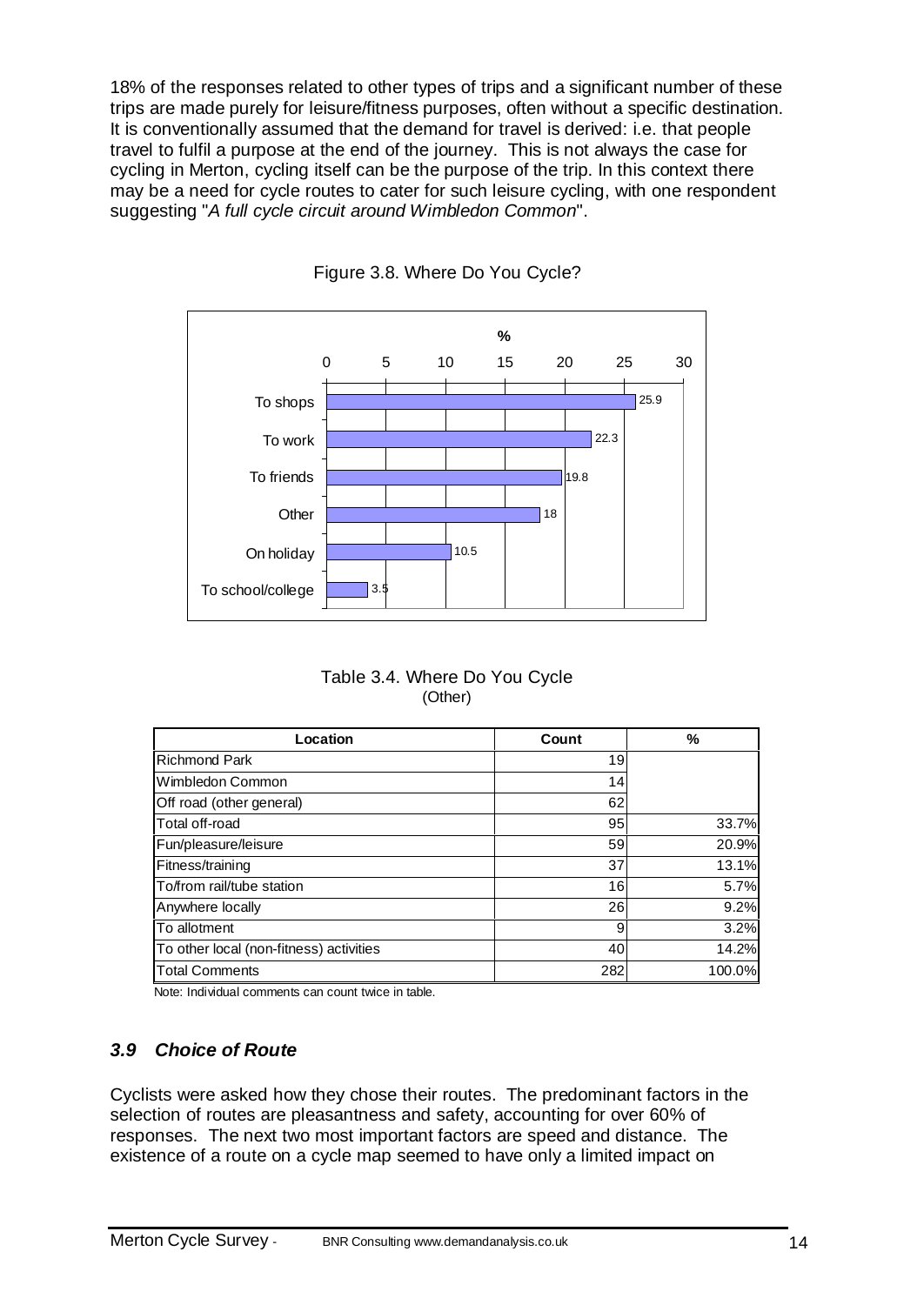decision making. The avoidance of hills was mentioned by a number of respondents within the other category.



Figure 3.9. How Do You Choose Your Route?

#### *3.10 Use of London Cycle Network*

Just under 40% of the cyclists that responded to the questionnaire stated that they used the London Cycle Network (LCN) and nearly 35% stated that they did not. Interestingly 26.8% of cyclists did not know whether they used the LCN or not.





#### *3.11 Multimodal Trips*

Cycling can be usefully integrated with other modes of transport and can make public transport more accessible, as it can reduce access times to terminals compared to walking. The European Commission noted in 1995 that "Measures which better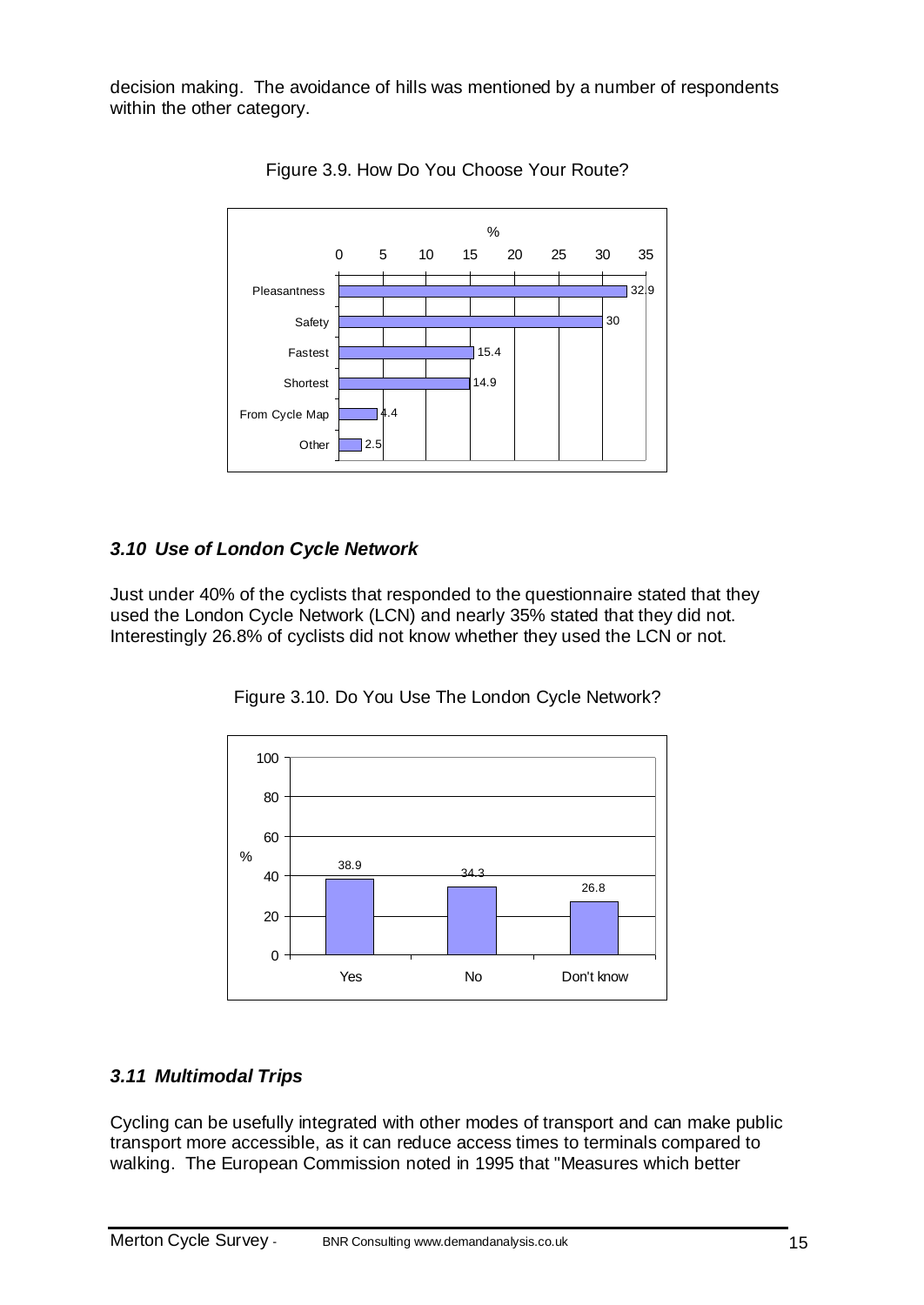integrate the use of bicycles with public transport are particularly important as they significantly extend the distance which can be travelled".

Cycling can complement rail, in particular, because of the greater distances to rail terminals. It is also normally possible to provide parking for bicycles at stations and the large size of rail vehicles, means that cycles can sometimes be carried within the vehicles to the destination where they can be used at the other end.

Just over 35% of the Merton cyclists sampled did not use any other mode in combination with cycling. As expected rail is the most popular mode to combine with cycling and together with the underground this accounts for over 50% of the multimodal combinations recorded. Car is the third most popular mode and it would appear that, in this scenario, the bicycle is used at non-home trip ends for leisure purposes.



Figure 3.11. Do You Ever Combine Cycling With Other Forms Of Transport?

A number of comments were made to the effect that the integration between rail and cycling is worse than it need be. This is particularly so when compared to continental Europe. According the European Commission "in the Netherlands there are bicycle centres at 80 railway stations. Operated by Dutch railways, these centres provide guarded parking, bicycle hire, repair, and sales". It may be that the promotion of cycling by the rail authorities could be to their financial advantage. More (secure) cycle parking at stations may help to increase both cycling and rail journeys, as would the capability to carry more cycles on trains in the off-peak. Where land is at a premium, it may be financially beneficial to replace car parking spaces with a greater number of cycle parking spaces.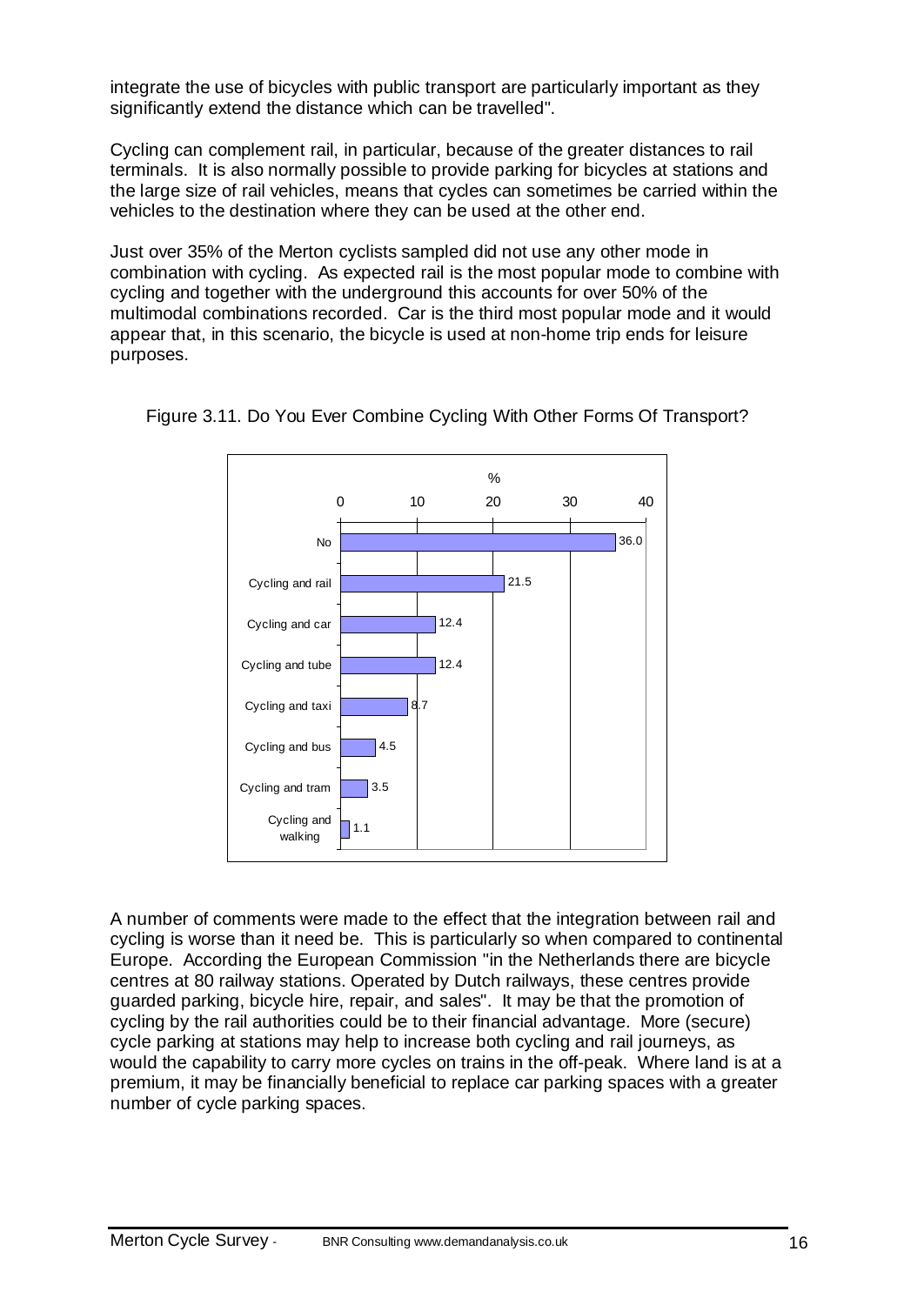### *3.12 Ways of Improving Cycle Routes*

Cyclists were asked to rank a series of possible improvements to cycle routes. The figure below shows the popularity of the ten options available. The results have been looked at in two ways: comparisons have been made between the mean ranks of each option (with the lowest mean representing the most important) and consideration has also been taken of the number of times an option was ranked first.



Figure 3.12. How Could The Cycle Routes That You Use Be Improved?

#### Table 3.5. How Could The Cycle Routes That You Use Be Improved?

| <b>Improvement</b>                        | N   | No Of 1's | Mean* | Order |
|-------------------------------------------|-----|-----------|-------|-------|
| More Cycle Lanes                          | 512 | 321       | 1.74  |       |
| Segregated Lanes                          | 390 | 197       | 2.25  | າ     |
| <b>Improved Existing Lanes</b>            | 360 | 120       | 2.59  | 3     |
| <b>Enforcement Of Traffic Regulations</b> | 303 | 109       | 3.23  | 4     |
| <b>Better Cycle Signposting</b>           | 304 | 106       | 3.56  | 5/6   |
| Lower Speed Limits                        | 263 | 78        | 3.55  | 5/6   |
| <b>Advanced Stop Lines</b>                | 227 | 64        | 4.15  | 7/8   |
| <b>Signalled Cycle Crossings</b>          | 232 | 62        | 4.01  | 7/8   |
| More Traffic Calming                      | 210 | 57        | 4.39  | 9     |
| Other                                     | 159 | 39        | 7.09  | 10    |

\*Note. A lower mean score is more important

The most popular options were the expansion and upgrading of the cycle network (more cycle lanes, segregated lanes, improved existing lanes). It is clear from the additional comments made by cyclists that cycle lanes can have a significant impact. For example, "*I think more people would cycle if there were more cycle lanes.*", "*we need a cycle lane across Mitcham Common and I would be able to cycle to working Croydon instead of the train*", "*the improvements really do make a difference cycle lanes, cycle parks etc. I find it easier and more convenient to use my bike instead of*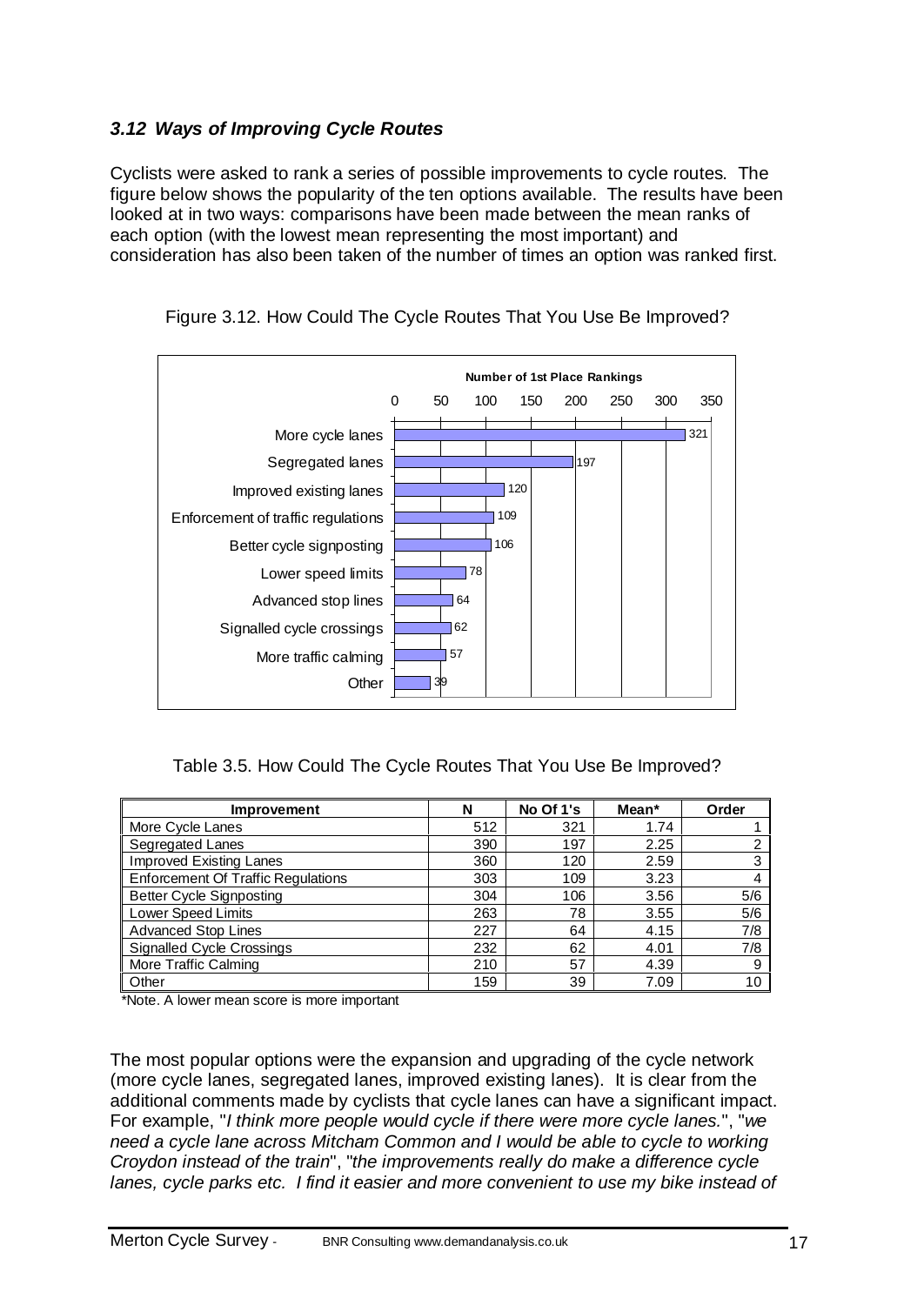*the car*". There is a distinct preference for segregated routes, rather than lanes that are a part of the main highway.

The next most important issues relate to the behaviour of other road users: lower speed limits and the enforcement of existing traffic regulations. These issues also reflect the inherent conflict between the vulnerable slow moving cyclist and faster moving motor vehicles. There appears to be a perception among some cyclists that motor vehicles are receiving preferential treatment.

The final group of features concerned further enhancements to cycle routes. This includes, better cycle signposting, signalled cycle crossings and advance stop lines.

Traffic calming was considered the least important of the options and from information elsewhere in the survey it appears that the design of some traffic calming schemes can, have unintended consequences and, actually make life more difficult for cyclists. "*Introduction of various traffic calming leads motorists to make unpredictable changes in direction and takes their concentration away from observation*", "*road humps - not the cyclists friend*".

#### *3.13 Most Hazardous Junctions*

Cyclists were asked to note which, in their view, was the most hazardous junction for cyclists in Merton. Table 2.14 shows the junctions that were mentioned five or more times in descending order.

| Location                                            | Frequency |
|-----------------------------------------------------|-----------|
| Wimbledon Hill Road/Wimbledon Bridge/Alexandra Road | 51        |
| By S Wimbledon Tube                                 | 41        |
| By Savacentre/Tandem Centre roundabouts             | 40        |
| Wimbledon Town Centre                               | 17        |
| Gap Rd/Durnsford Rd/Plough Lane                     | 12        |
| London Rd/Streatham Rd                              | 11        |
| <b>Bushey Rd/Grand Drive</b>                        | 10        |
| A3/Burlington Rd                                    | 8         |
| Cedars Ave roundabout                               | 8         |
| Dorset Rd/Kingston Rd                               | 7         |
| London Rd/Morden Hall Rd                            |           |
| Morden Rd/St Helier Ave                             |           |
| By Colliers Wood Tube                               | 6         |
| Wimbledon Broadway                                  | 6         |
| Grand Drive/Hillcross Ave/Tudor Drive               | 5         |

Table 3.6. What In Your View Is The Most Hazardous Junction For Cyclists In Merton? (Mentioned Five Or More Times).

The most hazardous junction appears to the crossroads outside Wimbledon rail/underground station (Wimbledon Hill Road, Wimbledon Bridge, Alexandra Road and St Georges Rd) which was mentioned 51 times. Second most hazardous is the junction outside South Wimbledon Underground station (Kingston Road, Merton High Street, Merton Road, Morden Road). Third were the roundabouts at the SavaCentre - the junctions at the nearby Tandem Centre were also considered hazardous. Wimbledon Town Centre was considered the fourth most hazardous place and was mentioned 17 times. Problems with roundabouts in general were mentioned 13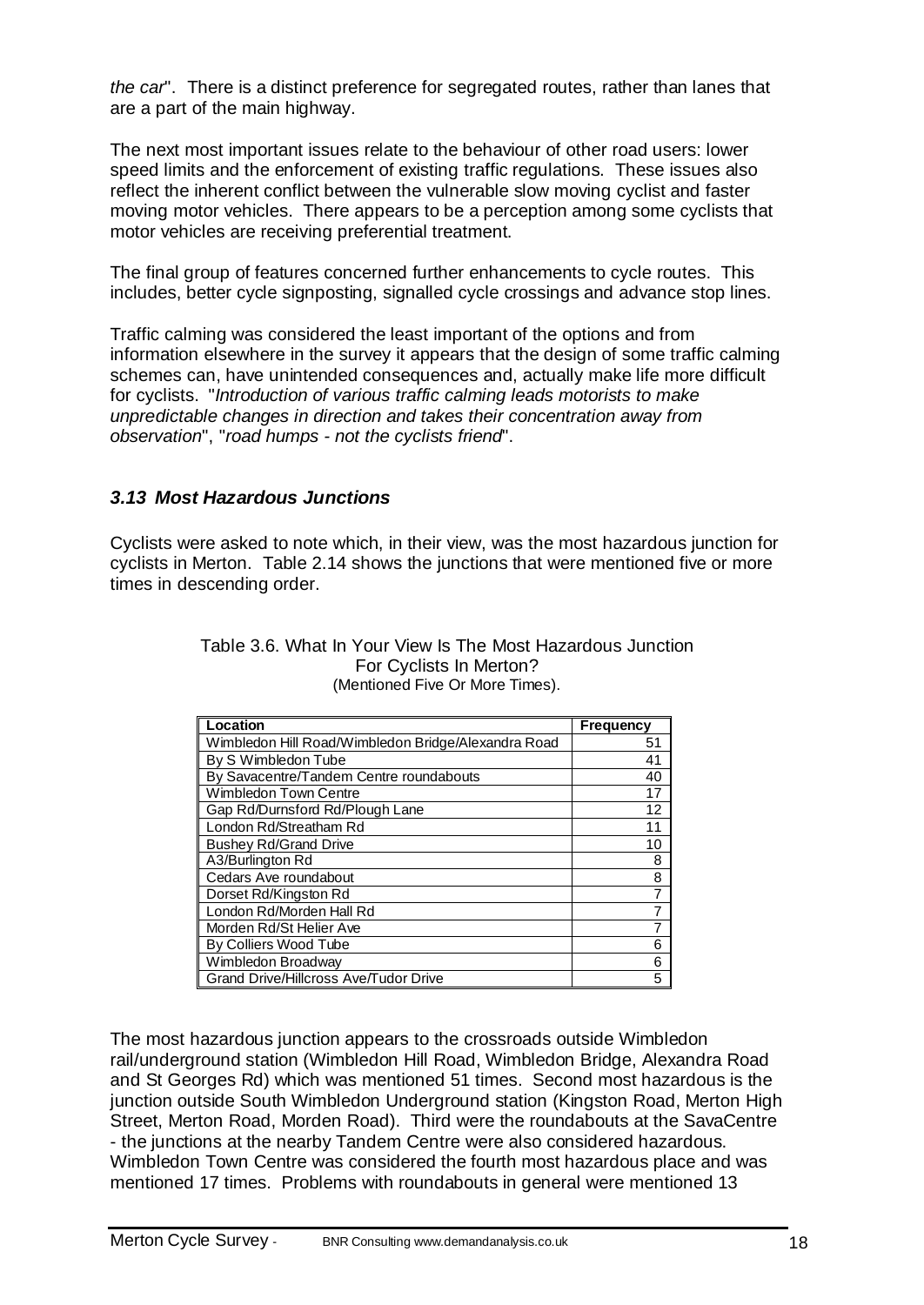times and one way systems 7 times. More than 10 other junctions were mentioned five or more times. The frequency with which some of the junctions appear in the table suggests that there may be a serious problem at some of the junctions in the Borough.

Although outside of the scope of the survey, the Rosehill roundabout, which is just outside of Merton, drew a significant number of comments, suggesting that there may be a significant problem at that location.

### *3.14 Deterrents to Cycling*

In an attempt to investigate ways of increasing cycle use, cyclists were asked to outline the factors which discouraged them from cycling. Bad weather was the most important factor - the negative impact of the which could perhaps be slightly reduced, if facilities (for example, changing facilities at workplaces, covered cycle parking and improved cycle routes) were improved. Fast traffic and safety were the next two issues, again illustrating the conflict between cyclists and other road users.



Figure 3.13. Do Any Of The Following Ever Put You Off Cycling?

The next most common group of issues related to the lack of provision for cyclists (for example: cycle friendly routes, security and parking). Improvements to cycle parking could help to reduce security concerns The provision of parking may even be to the financial benefit of the companies providing it, "*I would like to see more parking outside Sainsbury's... it is not always possible to park cycles there*". This suggests that improved routes and facilities for cyclists could increase cycle use. Any quantification of such an increase would, however, require more detailed study.

Respondents were able to specify additional issues that they considered to be important deterrents to cycling and these are shown in the table below. A quarter of the comments referred to the behaviour of other road users. It was noted that drivers could cause problems by being either inattentive or overly aggressive: several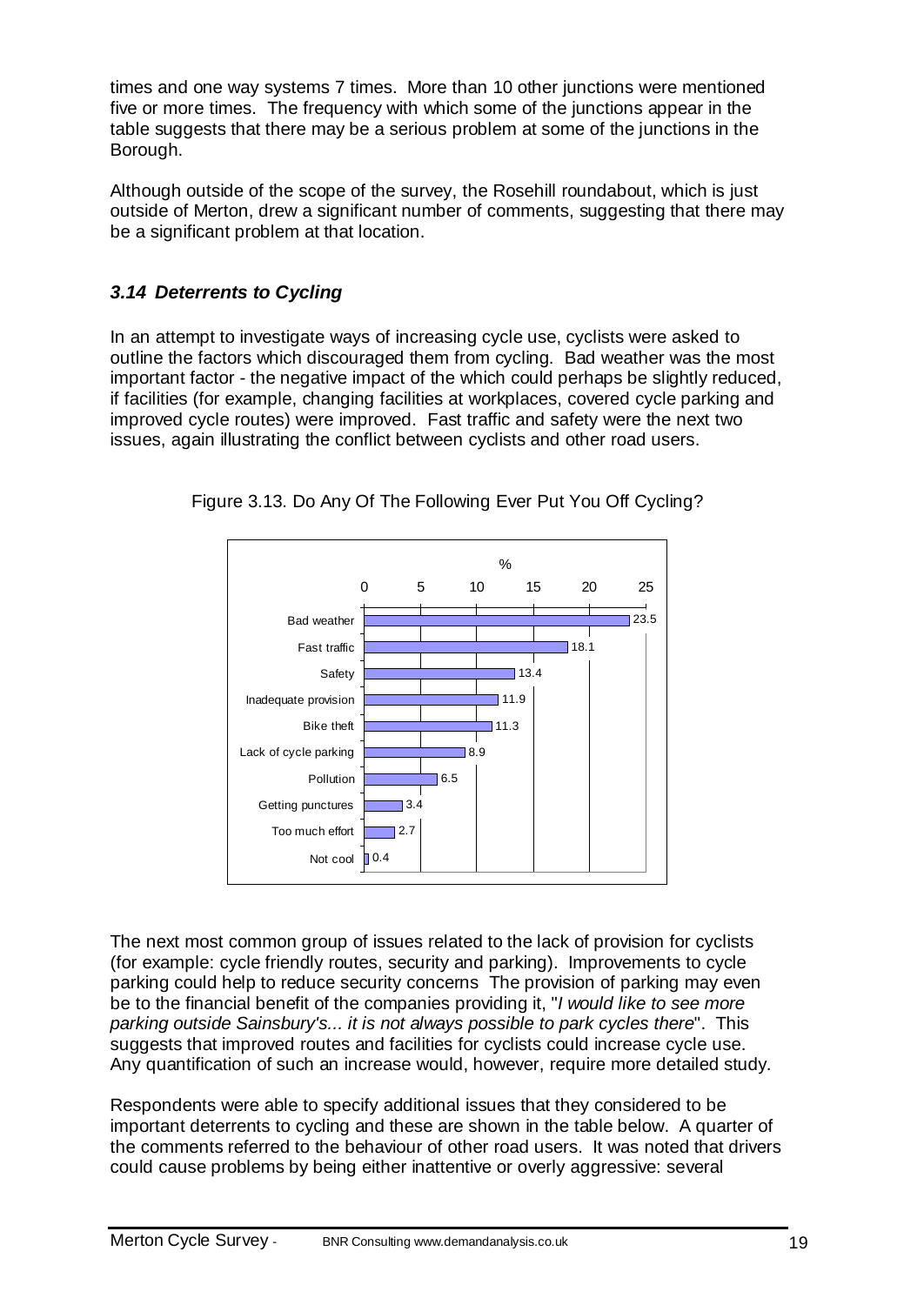comments were made to this effect including "*car drivers are not considerate*" and "*sometimes I feel invisible*".

Nearly 20% of the comments concerned physical problems on the routes used by cyclists. If routes for cyclists are to be provided it is important that they are well maintained and traffic regulations are enforced. Lack of facilities, in particular at the workplace were also mentioned as impediments to cycling.

Finally there are some people who are used to the levels of comfort afforded to them by motor vehicles which they are simply unwilling to lose. Nevertheless decisions tend to be based on more than one factor and if cycling can be made more attractive in other ways it could, on balance, still be chosen.

#### Table 3.7. Do Any Of The Following Ever Put You Off Cycling? (Other Issues)

| <b>Issues</b>                                                    | N  | %      |
|------------------------------------------------------------------|----|--------|
| Behaviour of other road users inc. cyclists                      | 13 | 24.1%  |
| Physical problems with routes (obstructions, poor surfaces etc.) | 10 | 18.5%  |
| Lack of facilities (secure parking, changing facilities at work) | 8  | 14.8%  |
| Not comfortable (too far/too hard/weather)                       | 8  | 14.8%  |
| Too much luggage                                                 | 5  | 9.3%   |
| Cannot take bike on train/bus                                    | 3  | 5.6%   |
| Other                                                            | 3  | 5.6%   |
| Concerned about theft/vandalism                                  | 2  | 3.7%   |
| Safety                                                           | 2  | 3.7%   |
| Total                                                            | 54 | 100.0% |

#### *3.15 Cycle Crime*

Just over a quarter of the cyclists had experienced theft or vandalism of their cycles. Although not everyone had experienced cycle crime, this was clearly an issue that deterred cycling. Some cyclists, in particular, felt that a lot more could be done in terms of cycle security, "*there is too much bike theft in Merton and nothing is ever done about it*". More secure cycle parking, perhaps with CCTV, could help to reduce the impact of this issue.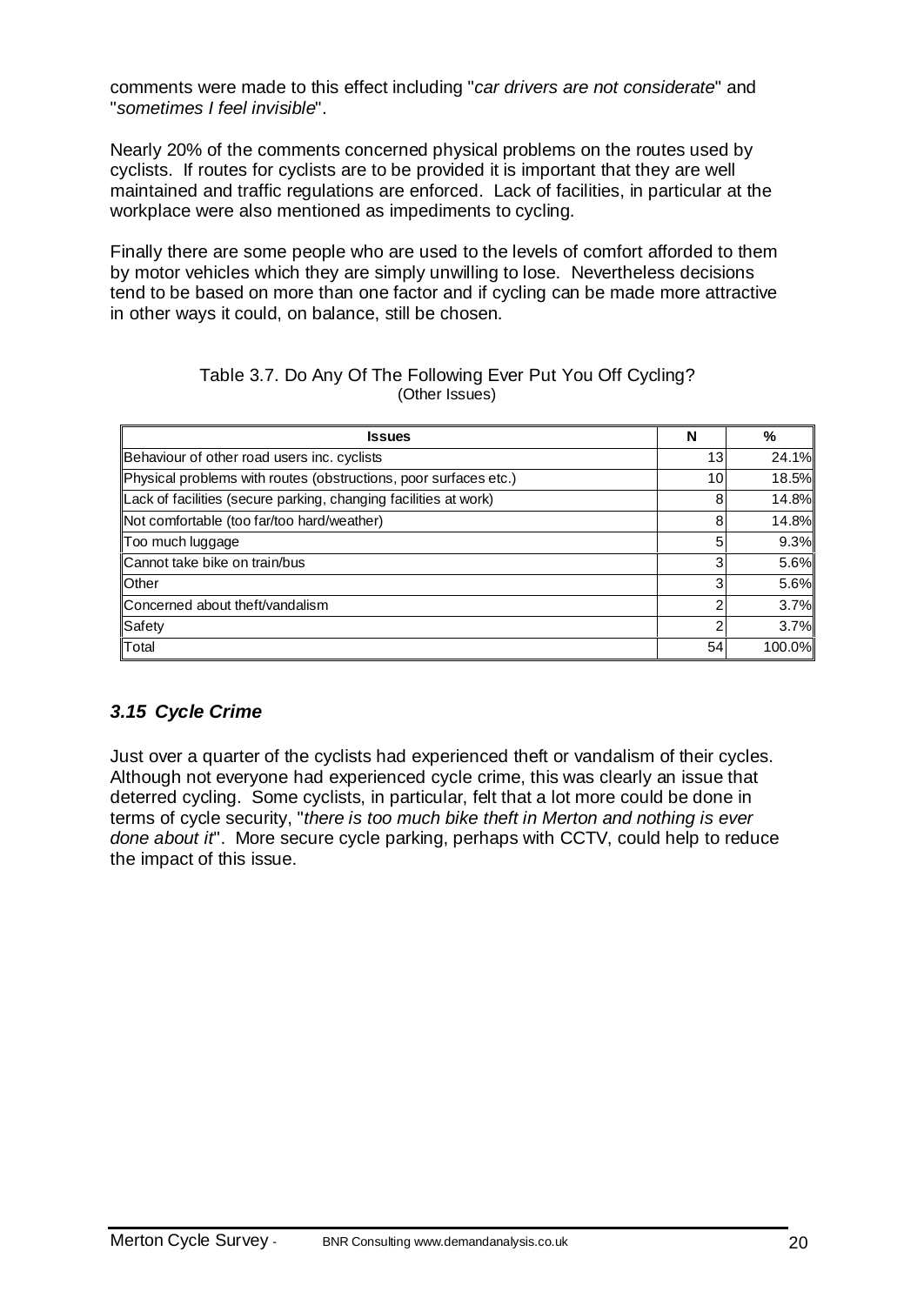

Figure 3.14. Have You Ever Had Your Bicycle Stolen Or Vandalised In Merton.

### *3.16 Cycle Crashes*

Around 25% of the cyclists interviewed reported having had some form of cycle crash in the last three years in Merton. The most commonly mentioned form of crash was being hit by a motor vehicle, closely followed by crashes caused by poor road surfaces. The third most common crash was caused by drivers or passengers opening car doors in front of cyclists. Collisions with other cyclists and pedestrians were less commonly reported.

Figure 3.15. Have You Ever Had A Cycling Collision In The Last 3 Years In Merton?



If a crash was not covered by the categories on the questionnaire, respondents were able to describe the cause of their crash/es. The majority of these other crashes were caused by cyclists riding into obstacles in their path, for example rubbish/debris and overgrown vegetation.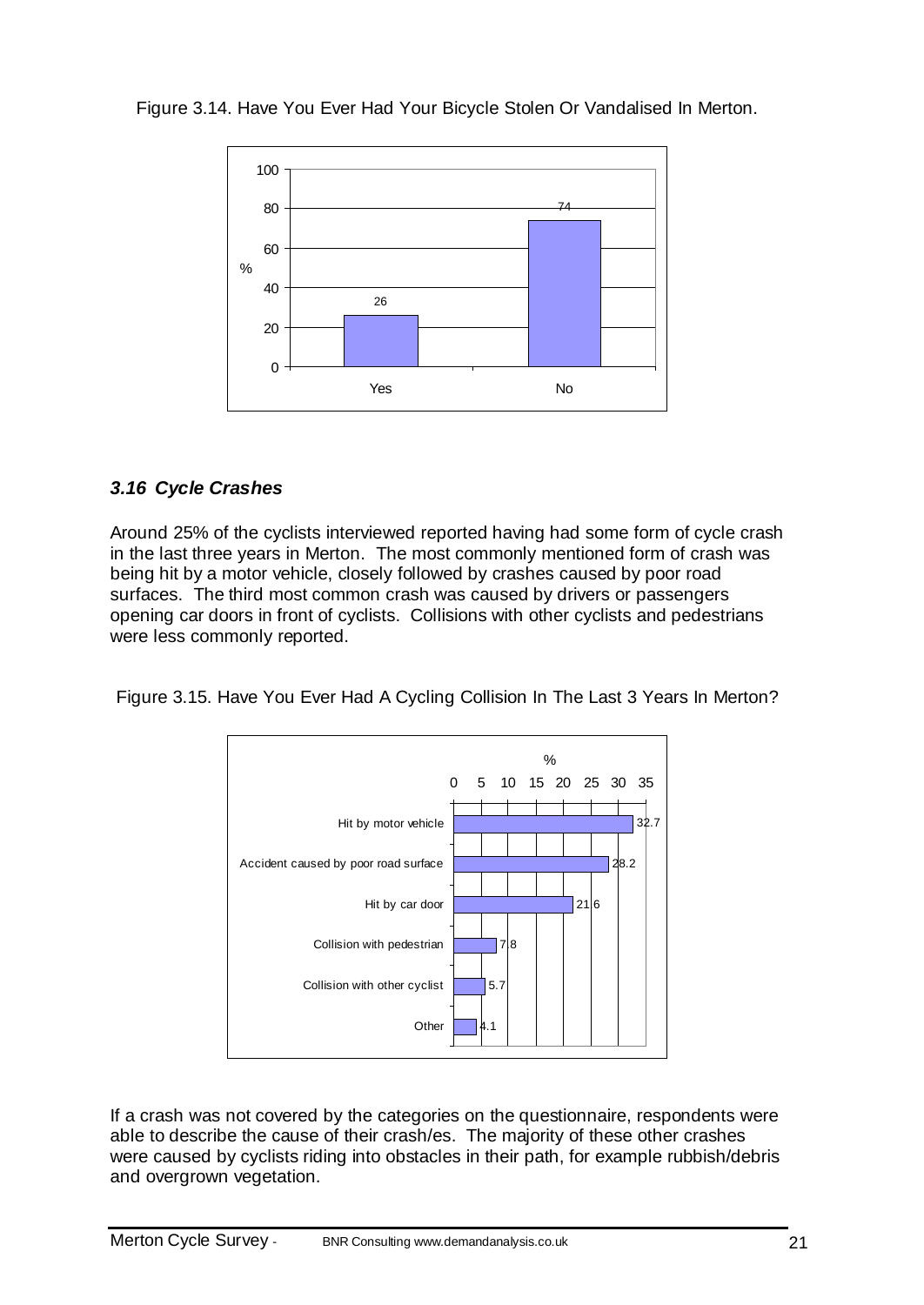Table 3.8. Have You Ever Had A Cycling Collision In The Last 3 Years In Merton? (Other Causes).

| Cause                 |    | %      |
|-----------------------|----|--------|
| Obstructions/debris   |    | 33.0   |
| Other cyclists        |    | 13.0   |
| Pedestrians           |    | 20.0   |
| Self caused accidents |    | 27.0   |
| Other                 |    | 7.0    |
| Total                 | 15 | 100.0% |

One of the major concerns for both current cyclists and potential cyclists is safety and so it is important to address the causes of accidents if the role of cycling in the urban environment is to be expanded. More than half of the responses concern the actions of motor vehicles; but it is of some concern that cycle accidents still seem to occur on cycle routes because of inadequate maintenance and a lack of enforcement of traffic regulations.

#### *3.17 Problems Encountered*

Cyclists were asked about the problems that they often encountered while cycling in Merton. The two most common problems were cars obstructing cycle lanes and fast or heavy traffic overtaking too close: each of these accounted for just under 20% of the total. The next two issues were vehicles turning across the cyclists path and poor quality road surfaces: each accounting for just under 15% of the total. The fifth most common difficulty were problematic junctions accounting for approximately 10% of the total. These findings again point to a conflict between cyclists and other road users, as well as deficiencies in maintenance and the enforcement of traffic regulations.

Cyclists were able to indicate any other problems that they had encountered in Merton and these are shown in the table below. The most common problem was a conflict with other road users, accounting for just over 30% of the responses.

The poor design or lack of cycling facilities was second (18.8% of the responses), closely followed by debris on routes and/or inadequate maintenance. A string of comments were made concerning the design and upkeep of cycle routes. "*Signposting of cycle routes in Merton has improved, but it is still not adequate for navigation on an unknown route without a map.*", "*One problem I encounter is the gaps between cycle lanes are often in dangerous areas.*", "*I would cycle more if cycle lanes were more direct and by-passed one-way systems (e.g. Wimbledon Town Centre).*".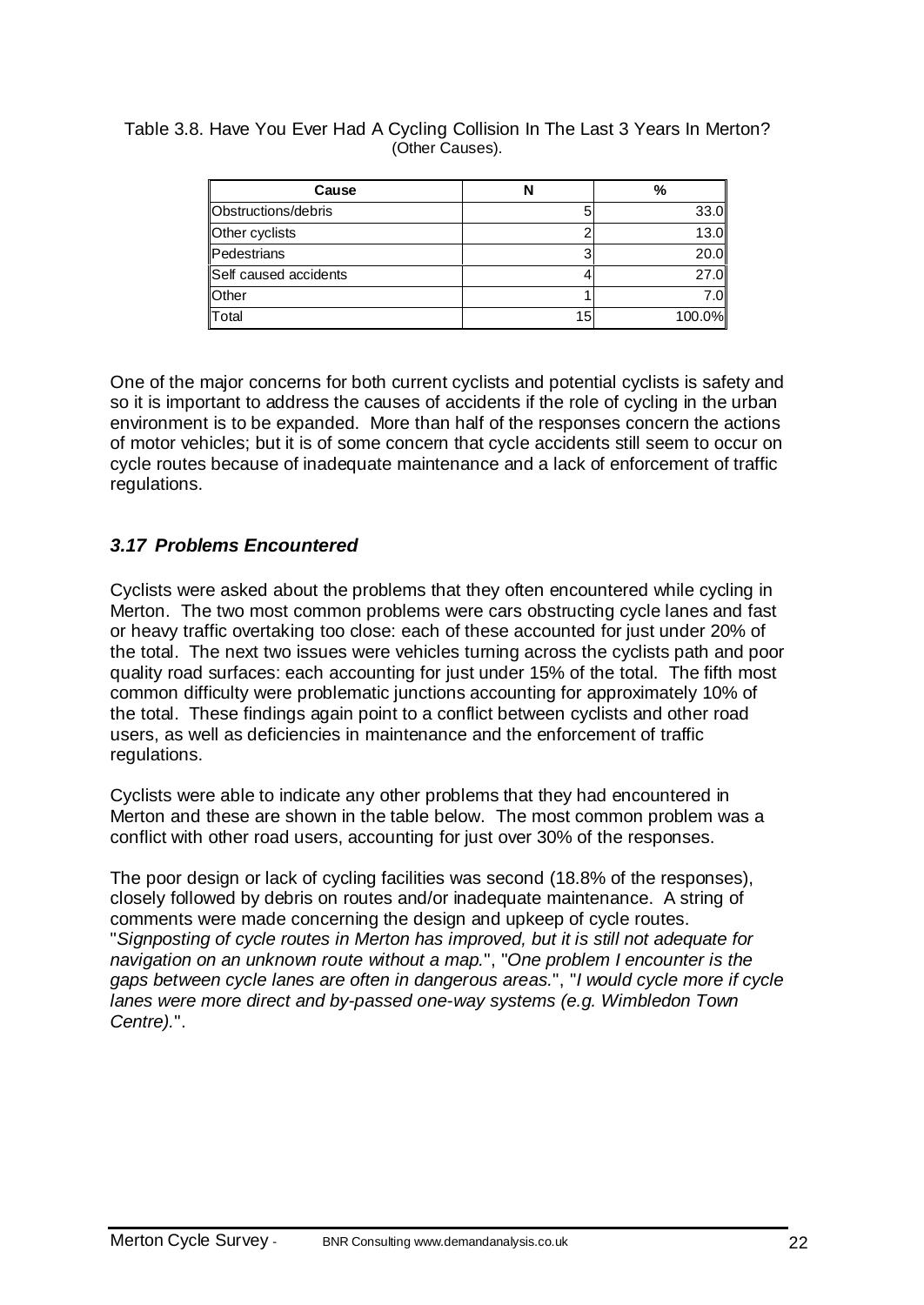

Figure 3.16. Which Of The Following Problems Do You Encounter Often?

#### Table 3.9. Which Of The Following Problems Do You Encounter Often? (Other).

| Problem                                                                                            | N  | ℅      |
|----------------------------------------------------------------------------------------------------|----|--------|
| Conflict with other motorised road users: poor/inconsiderate driving,<br>opening car doors, fumes, | 25 | 31.3%  |
| Lack of or poorly designed cycling facilities                                                      | 15 | 18.8%  |
| Debris on route and/or inadequate maintenance                                                      | 13 | 16.3%  |
| Obstructions on route: parked cars, pedestrians etc.                                               | 10 | 12.5%  |
| Behaviour of other cyclists                                                                        | 8  | 10.0%  |
| Traffic calming measures                                                                           | 6  | 7.5%   |
| Lack of parking for cycles                                                                         | 2  | 2.5%   |
| Other                                                                                              |    | 1.3%   |
| Total                                                                                              | 80 | 100.0% |

A lack of enforcement of traffic regulations with regard to cycle routes was also a hot topic. "*Often cars park in cycle lanes which is very annoying and defeats purpose of cycle lanes*", "*Why cars belonging to garages in West Barnes Lane are allowed to park across cycle lane without anyone from traffic offence department objecting.*", "*Can we have more cycle police officers or traffic warden to police bus/cycle lanes*".

Interestingly the behaviour of other cyclists came fourth, accounting for 10% of comments. There would appear to be a troublesome minority of cyclists who are creating a hazard for all other road users, including other cyclists and pedestrians. "*Discourage cycling on pavements*", "*Cyclists as a whole are a law breaking danger to themselves and others*", "*I think cyclists take advantage which can make car*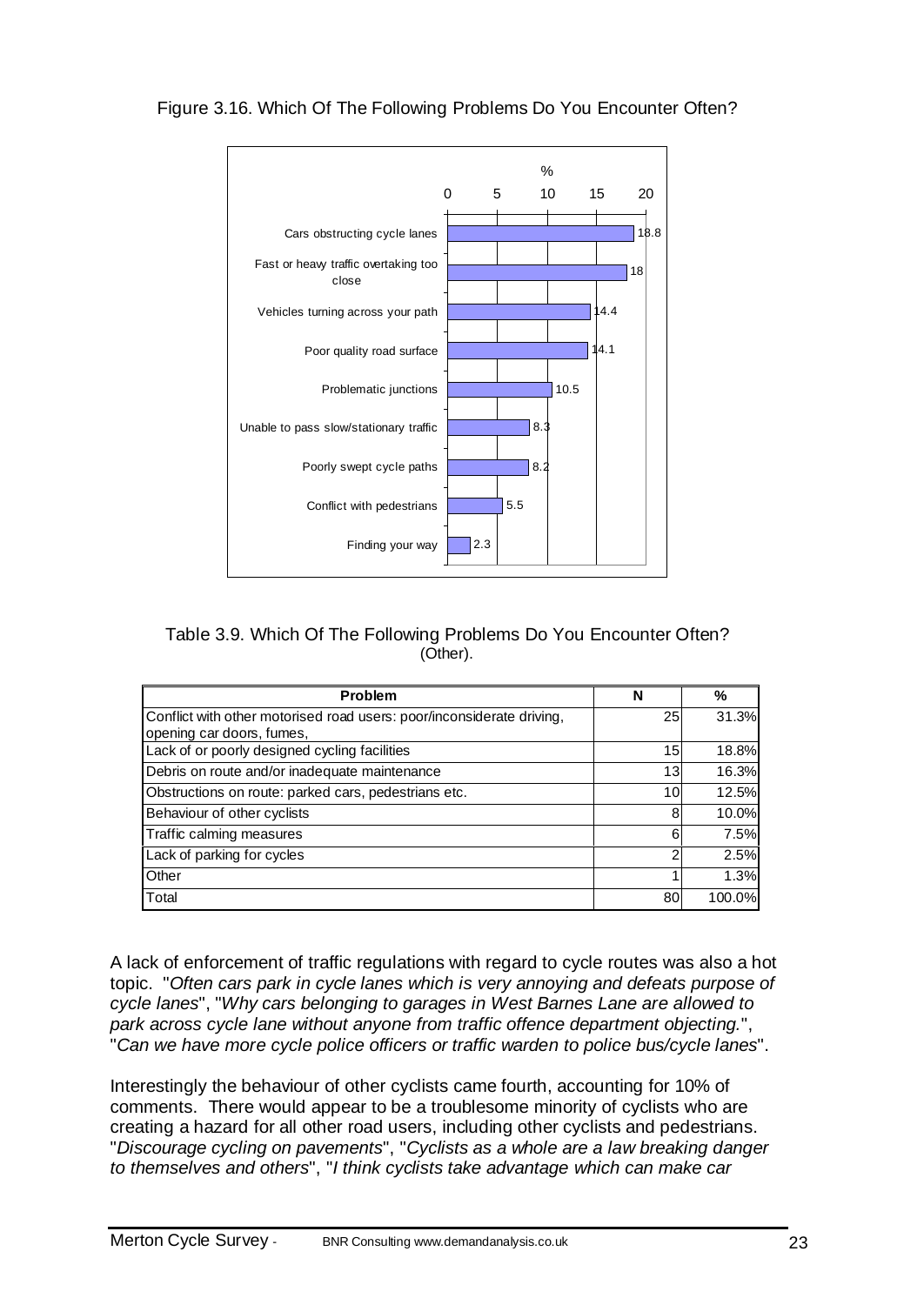*drivers angry*", "*I also think that many cyclists get us a bad name by cycling on pavements, excessive speed, not stopping at traffic lights etc*".

To some extent this apparent anti-social behaviour may be a response by cyclists to road designs that take little/no account of their needs. They may feel that they have to break traffic regulations for self-preservation in heavy/dangerous traffic or, for example, to short cut the long detours caused by one-way systems. It may be worth investigating areas where there are persistent violations by cyclists to see if this is the case. It may also be necessary to improve cycle training and in some cases to more effectively enforce road traffic regulations to this minority.

### *3.18 Membership of LCC*

Just over 16% of the 680 cyclists that responded to this question were members of the LCC, this proportion fell to 14.6% for the sample as a whole.



Figure 3.17. Are You A Member Of The London Cycling Campaign?

#### *3.19 Differences between Regular and Irregular cyclists*

One of the most successful ways to increase the level of cycling in Merton may be to target infrequent cyclists. Infrequent cyclists already have bicycles and have shown at least a basic inclination to cycle - unlike non-cyclists. It may be that for infrequent cyclists certain issues assume greater importance than for frequent cyclists and to pick this out further analysis has been undertaken so that the responses of the two groups can be compared. The detail of this analysis is presented in Appendix One.

The infrequent cyclists in the sample were more likely to cycle for pleasure than to use their bicycles as a form of transport. They tend not to see cycling as valid practical alternative to other modes of transport and are probably most likely to use their bicycles on holiday, or to cycle around local parks.

Frequent cyclists in the sample are slightly more concerned with speed and distance when selecting their route. Where cycling itself is the purpose of the trip, pleasantness and safety assume a higher level of importance.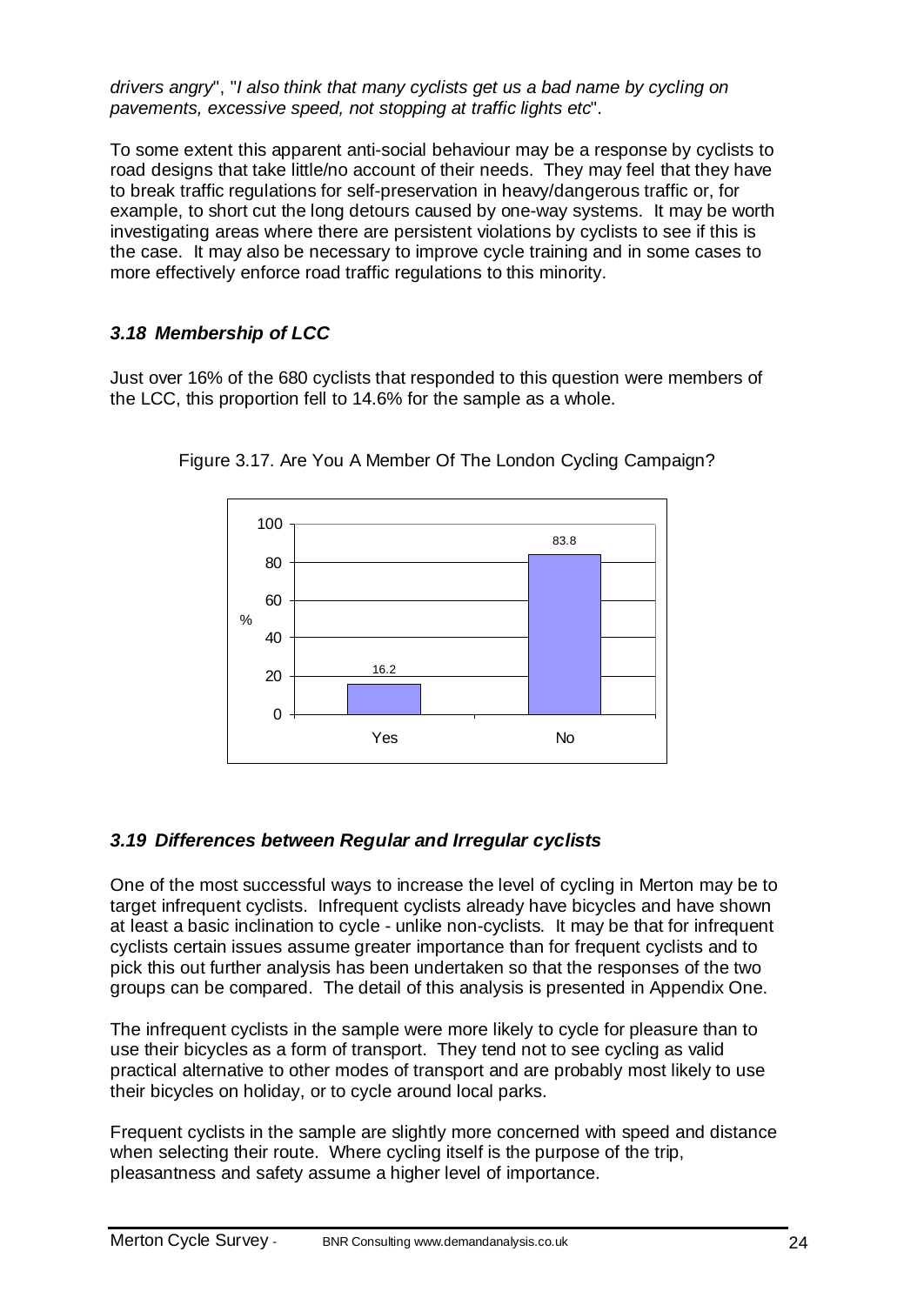Safety related issues (fast traffic and perception of danger) and the apparent effort required during cycling appears to have a slightly greater impact amongst the irregular cyclists that responded to the survey.

Concerning the problems encountered while cycling and the courses of action that should be taken there appear to be little substantial difference between the two groups. The order of importance for the top 5 improvements remains the same for both samples.

# **4 Conclusions**

The Merton Cycling Survey has provided a useful insight into the issues that deter people from cycling in the area and what cyclists see as the dangers/hazards associated with travel by bicycle in Merton. Many of the findings are in line with the results of earlier research on cycling and some important local issues have emerged.

A perceived lack of safety, when cycling, has emerged a central factor in deterring both non-cyclists from taking up cycling and in reducing the mileage of those that already use this form of transport. It is of particular importance to ensure that any cycle routes are well maintained and policed to prevent abuse. A cycle lane blocked by parked cars and littered with debris represents a waste of resources.

A lack of provision for cyclists also appears to be suppressing the demand for cycling. At the workplace employers often insist on rigid dress codes and fail to provide facilities such as: secure cycle parking and changing facilities. Local businesses and transport undertakings currently appear to be more focused on customers that arrive by other modes of transport and may be able to generate more custom by increasing facilities for cyclists - sometimes even at the expense of car parking spaces.

Interestingly, even among the non-cyclists that were interviewed, there is strong support for a reduction in speed limits in residential areas, shopping streets and schools - with particular emphasis on the latter. A 20 mph limit near schools may help to increase the low proportion of journeys to school that are currently made by bicycle.

The survey revealed two types of cyclists within the borough. Some use the bicycle as a form of transport; while others use it predominantly for leisure. One way of increasing cycling would be to encourage these occasional pleasure cyclists to make more use of their bicycles as a form of transport. To achieve such a transition it is likely that the perceived level of safety associated with cycling in Merton has to be significantly increased.

Three road junctions in the borough were highlighted as particularly dangerous. The one most frequently mentioned was that outside Wimbledon Station (Wimbledon Hill Road/Wimbledon Bridge/Alexandra Road). The second was that by South Wimbledon Tube Station and the third the roundabouts by the Savacentre. One way to increase the perceived level of safety would be to investigate the problems encountered by cyclists at these locations and to see if some appropriate modifications could be made.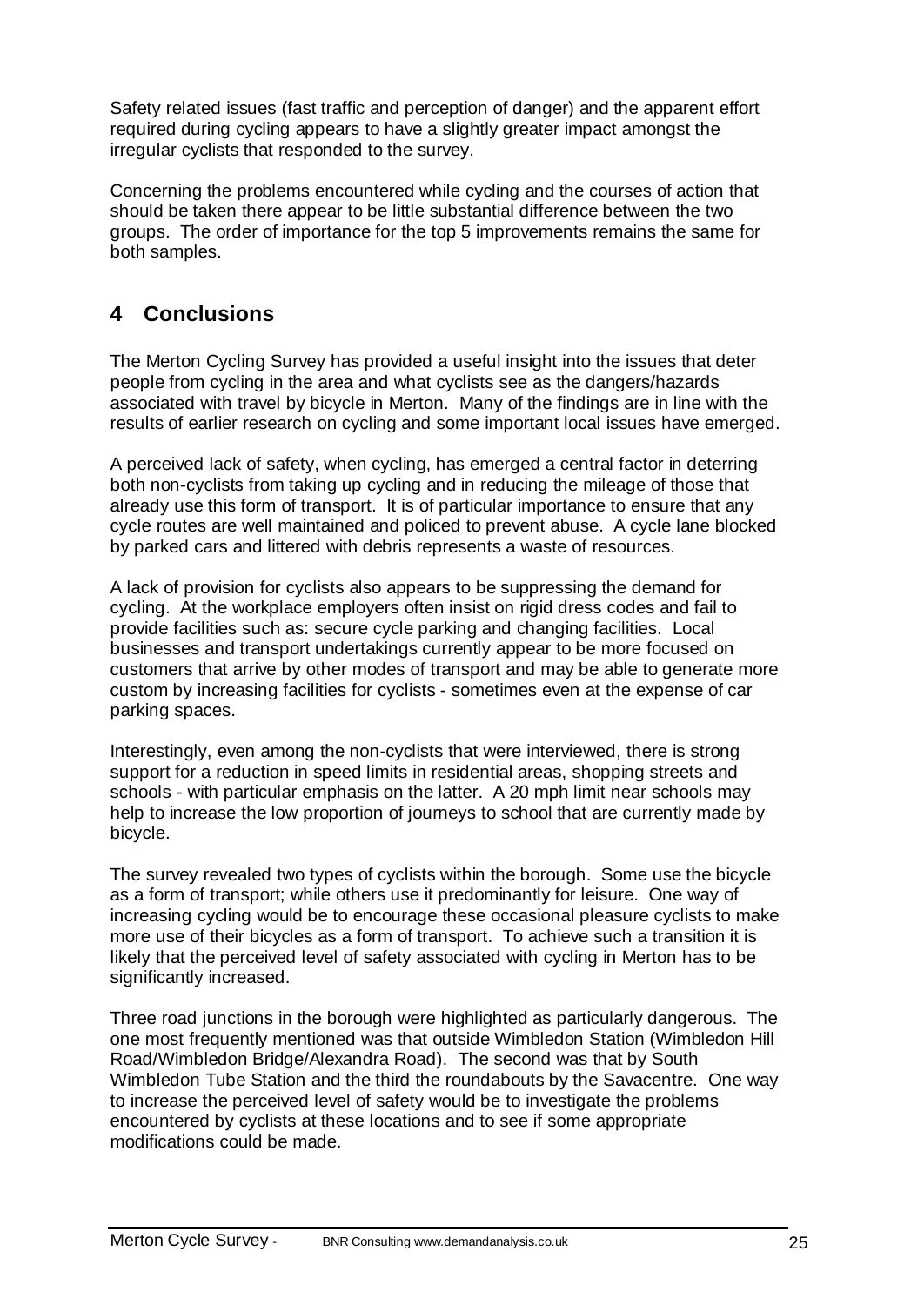# **5 References**

THE CITIZENS' NETWORK - Fulfilling the potential of public passenger transport in Europe. European Commission Green Paper (1995).

London Area Transport Survey for 1991. UK Department if Transport (1991). The National Cycling Strategy. UK Department for Transport (23 September 1996). Cycling in Great Britain, UK Department of Transport (1996).

The School Crawl by David Hurdle in Transition No 7, Centre for Independent Transport Research in London (April 1999).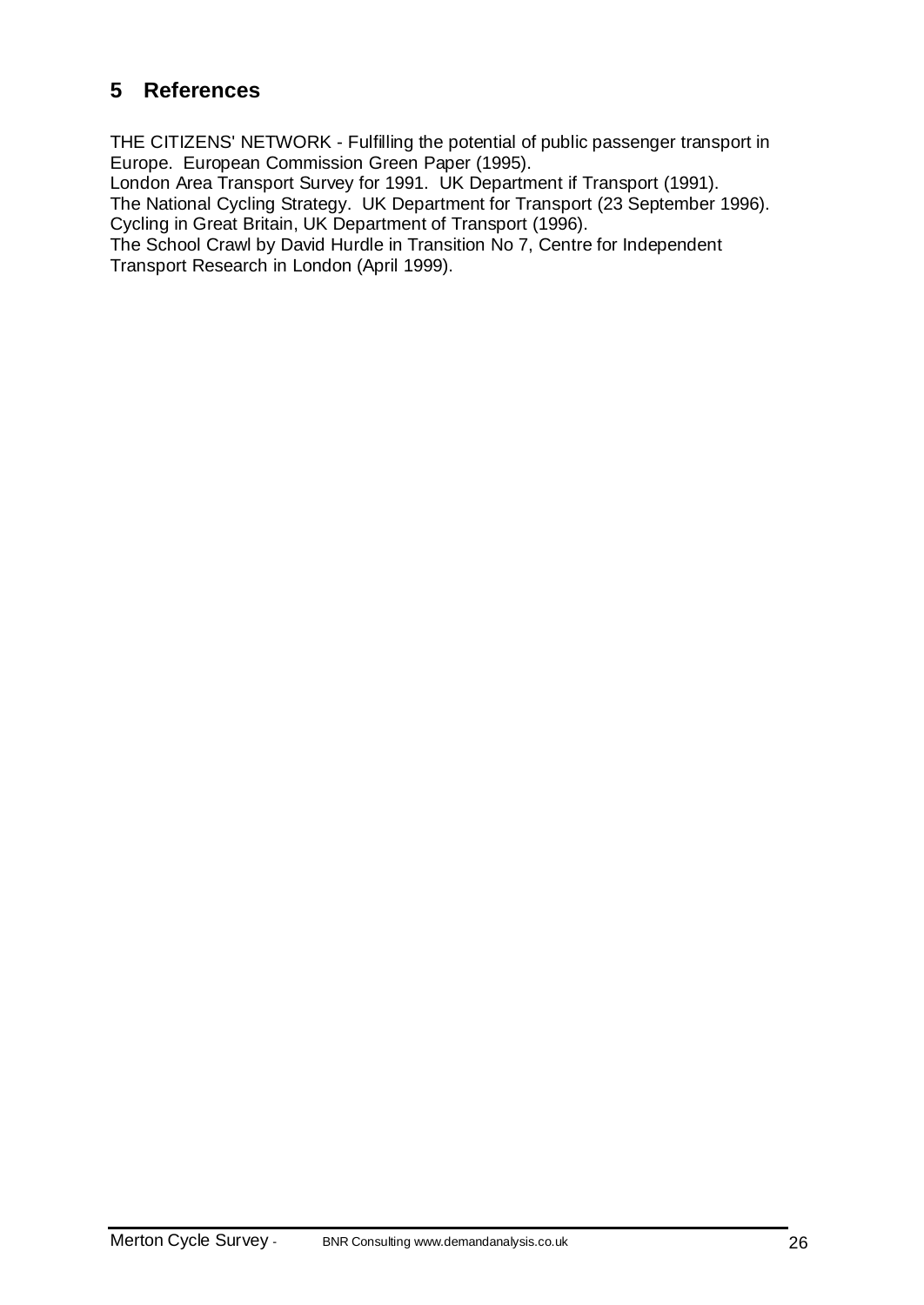### **6 Appendix One - Differences between Regular and Irregular cyclists.**

One of the most successful ways to increase the level of cycling in Merton may be to target infrequent cyclists. Infrequent cyclists already have bicycles and have shown at least a basic inclination to cycle - unlike non-cyclists. It may be that for infrequent cyclists certain issues assume greater importance than for frequent cyclists and to pick this out further analysis has been undertaken so that the responses of the two groups can be compared.

| <b>Cyclist</b> | <b>Convenience</b> | Economy | <b>Health</b> | Journey Time  Environment   Fun/Leisure |                 |       |
|----------------|--------------------|---------|---------------|-----------------------------------------|-----------------|-------|
| Frequent       | 400                | 237     | 452           | 267                                     | 287             | 364I  |
|                | 18.5%              | 11.0%l  | 20.9%         | 12.3%                                   | 13.3%           | 16.8% |
| Infrequent     | 31                 | 16      |               | 13                                      | 25 <sub>1</sub> | 98 I  |
|                | 11.6%              | 6.0%    | 22.8%         | 4.9%                                    | 9.3%            | 36.6% |

| <b>Cyclist</b> | No Car | No Public<br><b>Transport</b> | Cycling and<br>Tram | Other | <b>Total</b> |
|----------------|--------|-------------------------------|---------------------|-------|--------------|
| Frequent       | 106    | 26                            | 38                  | 24    | 2163         |
|                | 4.9%   | 1.2%                          | 4.3%                | 1.1%  | 100.0%       |
| Infrequent     | 16     |                               |                     |       | <b>268</b>   |
|                | 6.0%   | 2.6%                          | 1.8%                | 0.4%  | 100.0%       |

Percentages and counts based on numbers of respondents

The infrequent cyclists in the sample were more likely to cycle for pleasure than to use their bicycles as a form of transport. They tend not to see cycling as valid practical alternative to other modes of transport and are probably most likely to use their bicycles on holiday, or to cycle around local parks (most "other" trips appeared to be leisure orientated).

|  |  | Table A1.2. Where Do You Cycle |
|--|--|--------------------------------|
|--|--|--------------------------------|

| <b>Cyclist</b> | <b>To Work</b> | To School/<br><b>College</b> | On Holiday | <b>To Shops</b> | <b>To Friends</b> |
|----------------|----------------|------------------------------|------------|-----------------|-------------------|
| Frequent       | 330            | 48                           | 132        | 355             | 272               |
|                | 24.4%          | 3.6%                         | 9.8%       | 26.3%           | 20.1%             |
| Infrequent     | 131            |                              | 30         | 43              | 34                |
|                | 6.8%           | 3.7%                         | 15.7%      | 22.5%           | 17.8%             |

| Other | Total  |
|-------|--------|
| 215   | 1352   |
| 15.9% | 100.0% |
| 64    | 191    |
| 33.5% | 100.0% |

Percentages and counts based on numbers of respondents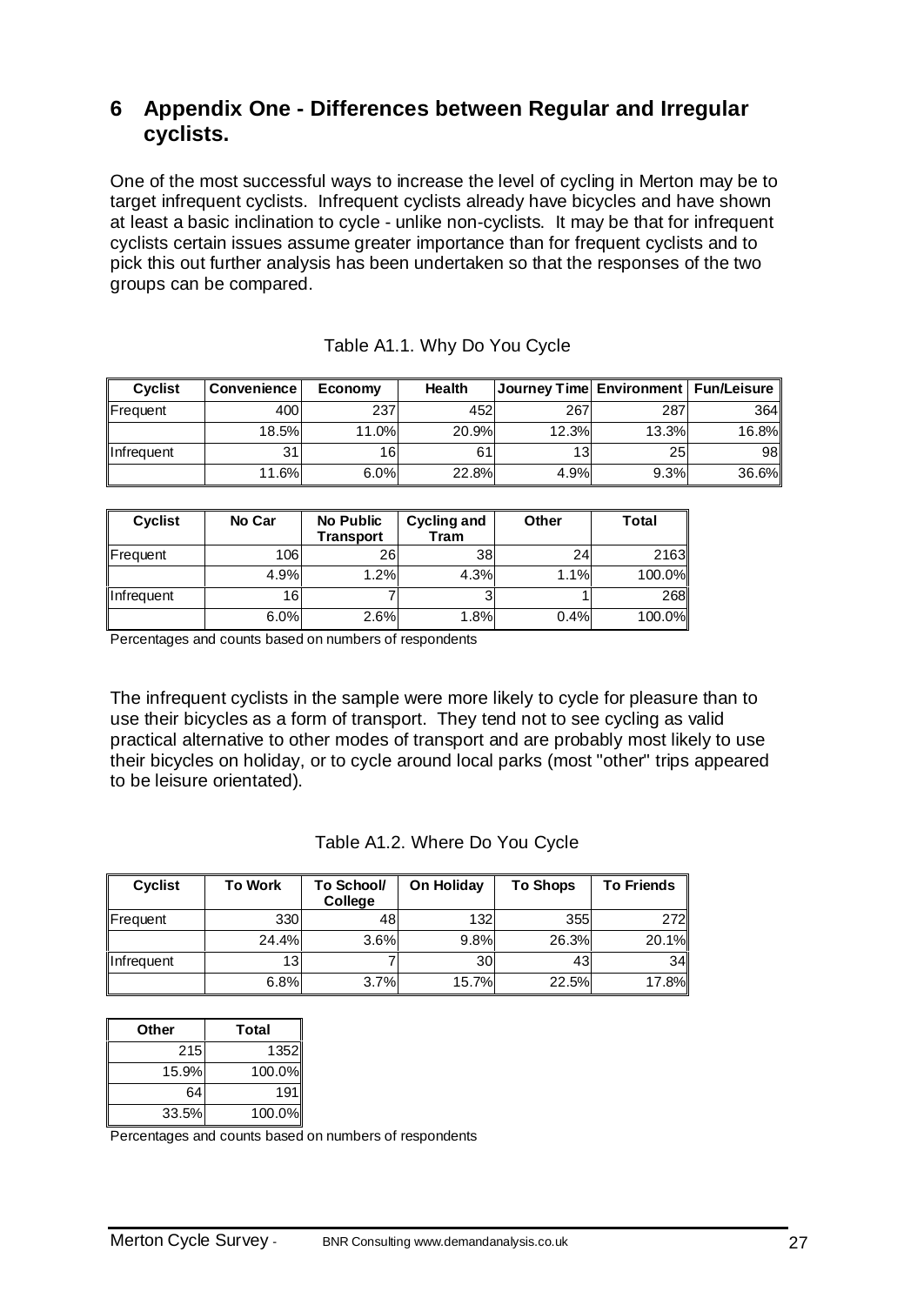As would be expected from the earlier findings, the frequent cyclists in the sample are slightly more concerned with speed and distance when selecting their route. Where cycling itself is the purpose of the trip, pleasantness and safety assume a higher level of importance.

| <b>Cyclist</b>    | <b>Fastest</b> | <b>Pleasantness</b> | <b>Shortest</b> | <b>Safety</b> | <b>From Cycle</b> | Other     | Total  |
|-------------------|----------------|---------------------|-----------------|---------------|-------------------|-----------|--------|
|                   |                |                     |                 |               | Map               |           |        |
| Frequent          | 172            | 339                 | 160             | 302           | 48                | <b>20</b> | 1041   |
|                   | 16.5%          | 32.6%               | 15.4%           | 29.0%         | 4.6%              | 1.9%      | 100.0% |
| <b>Infrequent</b> | 19             | 70                  | 23 <sup>1</sup> | 70            |                   | 10        | 199    |
|                   | 9.5%           | 35.2%               | 11.6%           | 35.2%         | 3.5%              | 5.0%      | 100.0% |

Table A1.3. How Do You Choose Your Route

Percentages and counts based on numbers of respondents

The infrequent cyclists in the sample are generally much less likely to combine cycling with other modes; the one exception to this is their uses of cars. Cars are presumably used to enable them to access areas that are attractive for leisure cycling.

| Table A1.4. Do You Combine Cycling With Other Modes |  |
|-----------------------------------------------------|--|
|-----------------------------------------------------|--|

| <b>Cyclist</b> | <b>Cycling and</b><br><b>Bus</b> | <b>Cycling and</b><br>Rail | <b>Cycling and</b><br>Car | <b>Cycling and</b><br>Taxi | <b>Cycling and</b><br>Tube |
|----------------|----------------------------------|----------------------------|---------------------------|----------------------------|----------------------------|
| Frequent       | 49                               | 243                        | 121                       | 102                        | 1221                       |
|                | 5.6%                             | 27.6%                      | 13.8%                     | 11.6%                      | 13.9%                      |
| Infrequent     | 5                                | 21                         | 31                        |                            | 26                         |
|                | 3.0%                             | <b>12.6%</b>               | 18.6%                     | 3.0%                       | 15.6%                      |

| <b>Cyclist</b> | <b>Cycling and</b><br><b>Walking</b> | No Other<br><b>Modes</b> | Total  |
|----------------|--------------------------------------|--------------------------|--------|
| Frequent       |                                      | 193                      | 879    |
|                | 1.3%                                 | 22.0%                    | 100.0% |
| Infrequent     | 2                                    | 74                       | 167    |
|                | 1.2%                                 | 44.3%                    | 100.0% |

Percentages and counts based on numbers of respondents

With regard to improvements to cycle routes, there appears to be little substantial difference between the views of the two samples with regard to improvements to cycle routes. The order of importance for the top 5 improvements remains the same for both samples with traffic calming appearing to be marginally more popular with the irregular cyclists.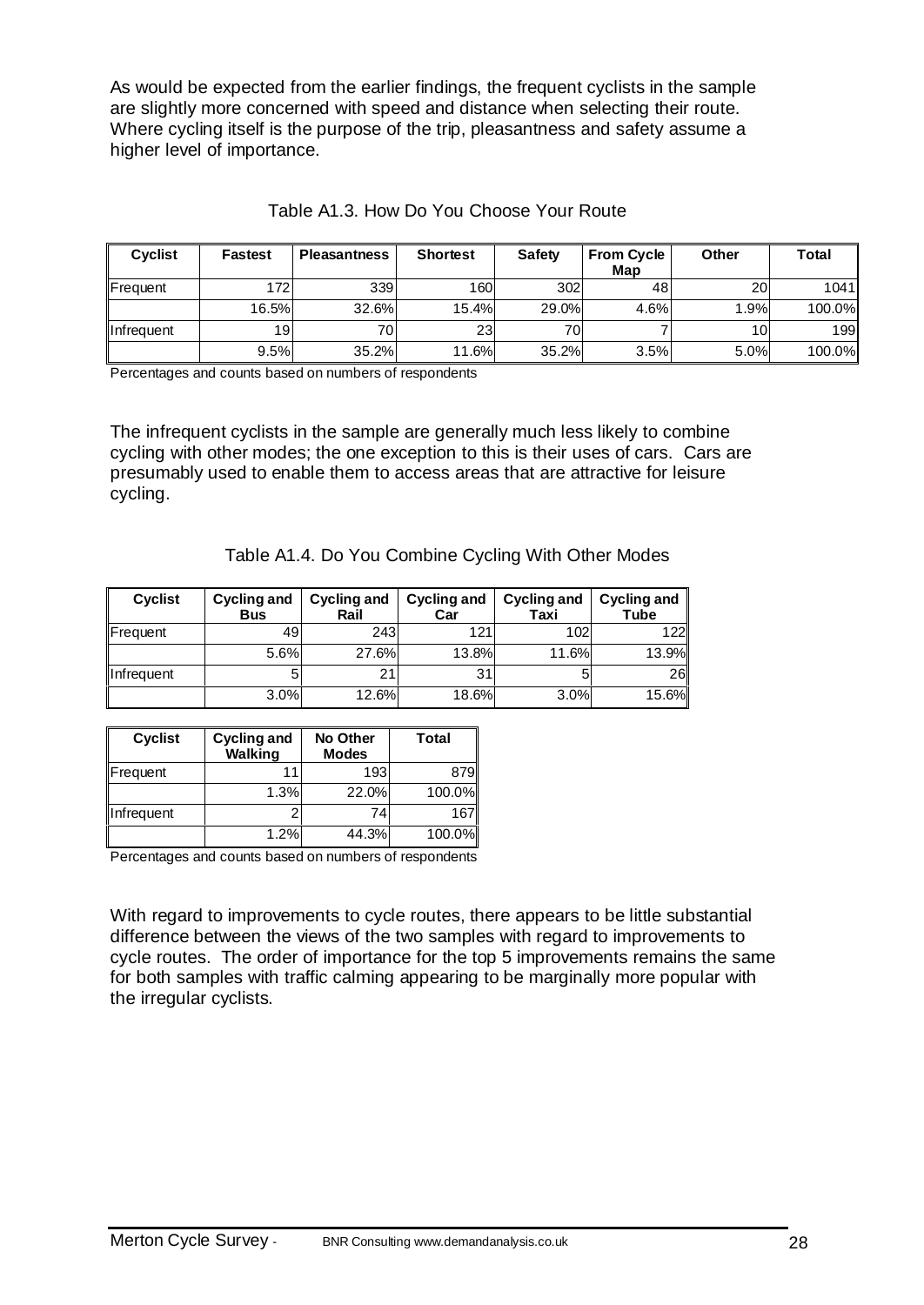| <b>Cyclist</b> | <b>More Cycle</b><br>Lanes | <b>Improved</b><br><b>Existing</b><br>Lanes | Segregated<br>Lanes | <b>Signalled</b><br><b>Cycle</b><br><b>Crossings</b> | Advanced<br><b>Stop Lines</b> | Signposting | <b>Better Cycle Lower Speed</b><br>Limits |
|----------------|----------------------------|---------------------------------------------|---------------------|------------------------------------------------------|-------------------------------|-------------|-------------------------------------------|
| Frequent       | .8                         | 2.6                                         | 2.3                 | 4.0                                                  | 4.1                           | 3.6         | 3.6                                       |
| Order          |                            |                                             |                     |                                                      |                               | $5=$        | $5=$                                      |
| Infrequent     | $.6\,$                     | 2.6                                         | 2.2 <sub>1</sub>    | 4.3                                                  | 4.9                           | 3.3         | 3.4                                       |
| Order          |                            |                                             |                     |                                                      | 9                             |             | 6                                         |

Table A1.5. How Could Cycle Routes Be Improved. (Lower Score Is More Important).

| <b>Cyclist</b> | Calming | More Traffic Enforcement<br>of Traffic<br><b>Regulations</b> | Other |
|----------------|---------|--------------------------------------------------------------|-------|
| Frequent       | 4.5     | 3.2                                                          | 7.1   |
| Order          |         |                                                              | 10    |
| Infrequent     | 3.9     | 3.1                                                          | 7.0   |
| Order          |         |                                                              | 10    |

Percentages and counts based on numbers of respondents

Safety related issues (fast traffic and safety) and the effort required during cycling appears to have a slightly greater impact amongst the irregular cyclists that responded to the survey. A greater proportion of regular cyclists were put off by the weather, inadequate provision and lack of cycle parking.

|  |  | Table A1.6. Do Any Of The Following Put You Off |  |
|--|--|-------------------------------------------------|--|
|  |  |                                                 |  |

| <b>Cyclist</b> | <b>Bad</b><br>Weather | <b>Bike Theft</b> | <b>Fast Traffic</b> | <b>Not Cool</b> | <b>Too Much</b><br><b>Effort</b> | <b>Pollution</b> |
|----------------|-----------------------|-------------------|---------------------|-----------------|----------------------------------|------------------|
| Frequent       | 370                   | 171               | 263                 |                 | 32                               | 100              |
|                | 24.7%                 | 11.4%             | 17.5%               | 0.1%            | 2.1%                             | 6.7%             |
| Infrequent     | 87                    | 49                | 90                  |                 | 20                               | 28               |
|                | 19.2%                 | 10.8%             | 19.9%               | 1.1%            | 4.4%                             | 6.2%             |

| <b>Cyclist</b> | <b>Safety</b> | Getting<br><b>Punctures</b> | Inadequate<br><b>Provision</b> | Lack Of<br>Cycle<br>Parking | Total |
|----------------|---------------|-----------------------------|--------------------------------|-----------------------------|-------|
| Frequent       | 192           |                             | 187                            | 137                         | 1501  |
|                | 12.8%         | 3.1%                        | 12.5%                          | 9.1%                        |       |
| Infrequent     | 71            | 18                          | 48                             | 37                          | 453   |
|                | 15.7%         | 4.0%                        | 10.6%                          | 8.2%                        |       |

Percentages and counts based on numbers of respondents

Again there seems to be little substantial difference between the views of the two samples with regard to problems encountered while cycling in Merton. The frequent cyclists in the sample seemed to encounter more problems with vehicles turning across their paths and slightly less difficulties with fast or heavy traffic overtaking too close.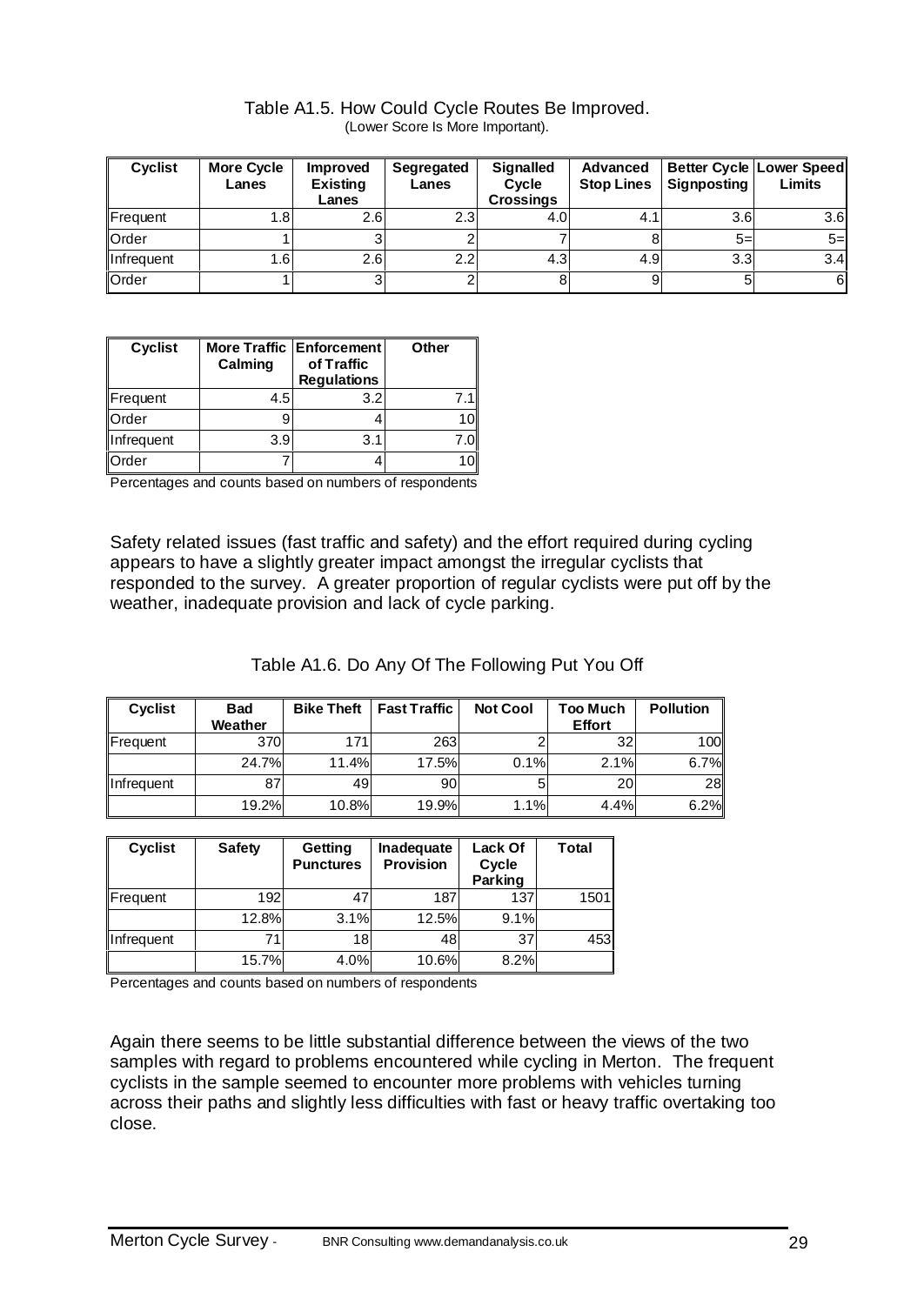| Cyclist    | Cars<br>obstructing<br>cycle lanes | Conflict with<br>pedestrians | junctions | Problematic Finding your<br>way | <b>Vehicles</b><br>turning<br>across your<br>path | Fast or<br>heavy traffic<br>overtaking<br>too close |
|------------|------------------------------------|------------------------------|-----------|---------------------------------|---------------------------------------------------|-----------------------------------------------------|
| Frequent   | 419                                | 122                          | 226       | 46                              | 328                                               | 388                                                 |
|            | 19.0%                              | 5.5%                         | 10.2%     | 2.1%                            | 14.9%                                             | 17.6%                                               |
| Infrequent | 68                                 | <b>20</b>                    | 46        | 14 <sub>1</sub>                 | 46                                                | <b>79</b>                                           |
|            | 17.6%                              | 5.2%                         | 11.9%     | 3.6%                            | 11.9%                                             | 20.4%                                               |

Table A1.7. Problems Encountered.

| <b>Cyclist</b> | Unable to<br>pass slow/<br>stationary<br>traffic | Poor quality<br>road surface | Poorly swept<br>cycle paths | <b>Total</b> |
|----------------|--------------------------------------------------|------------------------------|-----------------------------|--------------|
| Frequent       | 186                                              | 311                          | 182                         | 2208         |
|                | 8.4%                                             | 14.1%                        | 8.2%                        |              |
| Infrequent     | 29                                               | 54                           | 31                          | 387          |
|                | 7.5%                                             | 14.0%                        | 8.0%                        |              |

Percentages and counts based on numbers of respondents